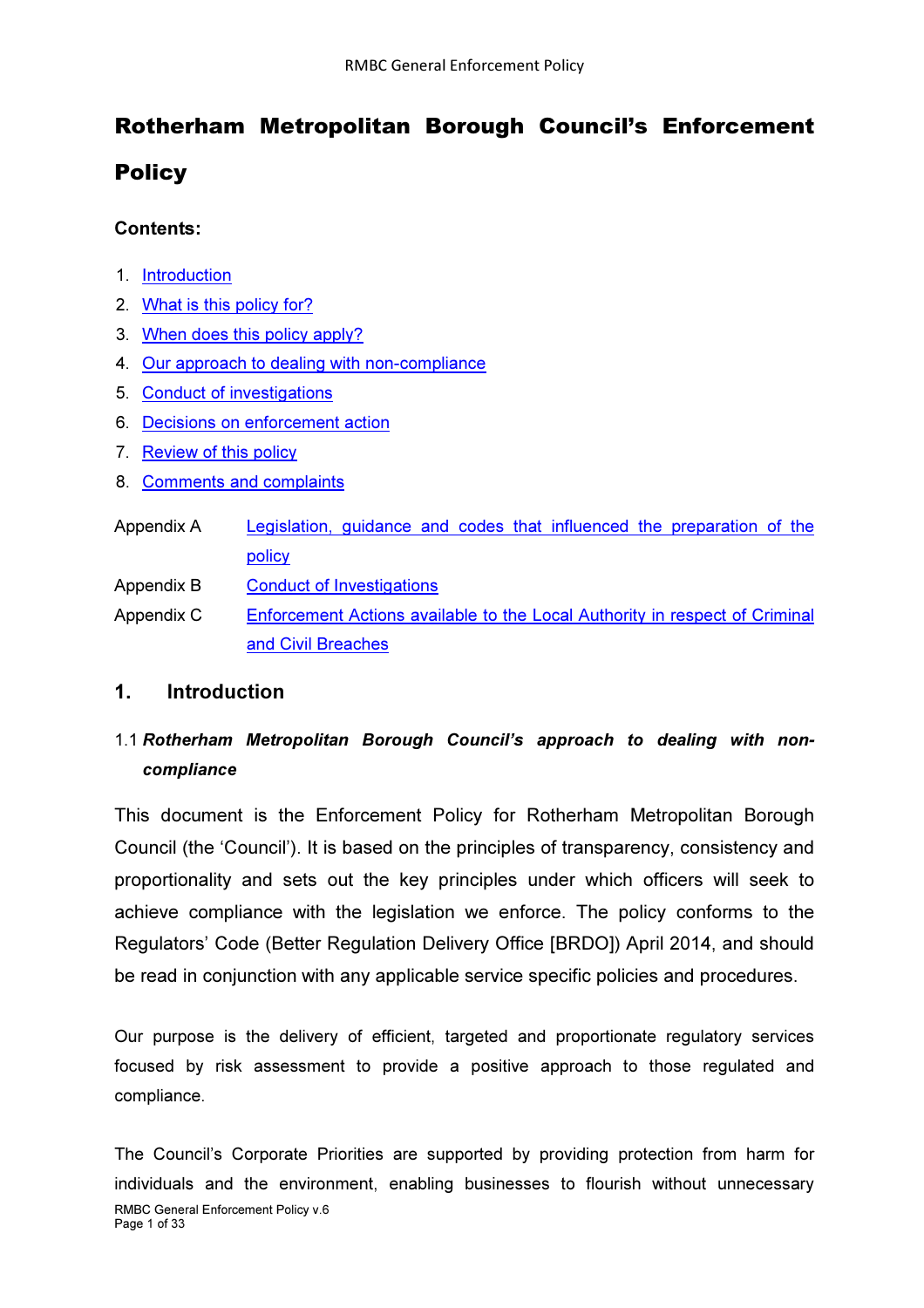burdens of inspection and regulation, and improving the health and wellbeing of those within the Borough.

We will ensure that we protect and, at least maintain, good standards and conditions that impact on the living, neighbourhood and work environments of all who live, work and visit Rotherham.

The Council is committed to good enforcement practice and adherence to the current legislation, guidance, and codes of practice, that influence the policy, (see  $\Delta$ ppendix  $\Delta$ ).

We will exercise our regulatory activities in a way which is:

- Proportionate our activities will reflect the level of risk to the public and enforcement action taken will relate to the seriousness of the offence.
- Accountable our activities will be open to public scrutiny, with clear and accessible policies, and fair and efficient complaints procedures.
- Consistent our advice to those we regulate will be robust and reliable and we will respect advice provided by others. Where circumstances are similar, we will endeavour to act in similar ways to other local authorities.
- Transparent we will ensure that those we regulate are able to understand what is expected of them and what they can anticipate in return.
- Targeted we will focus our resources on higher risk enterprises and activities, reflecting local need and national priorities.

The Council will avoid imposing unnecessary regulatory burdens, and policies, procedures and practices will consider supporting or enabling economic growth by considering economic impacts and costs of compliance with a view to improving confidence in compliance of those regulated and encouraging compliance.<sup>1</sup>

The Council will ensure that regulatory officers have the necessary knowledge and skills to:

- Support those that they regulate
- Understand those they regulate
- Understand the statutory principles of good regulation and how activities are delivered in accordance with the Code.

 $\overline{a}$ 

<sup>1</sup> Section 1.1, Regulators' Code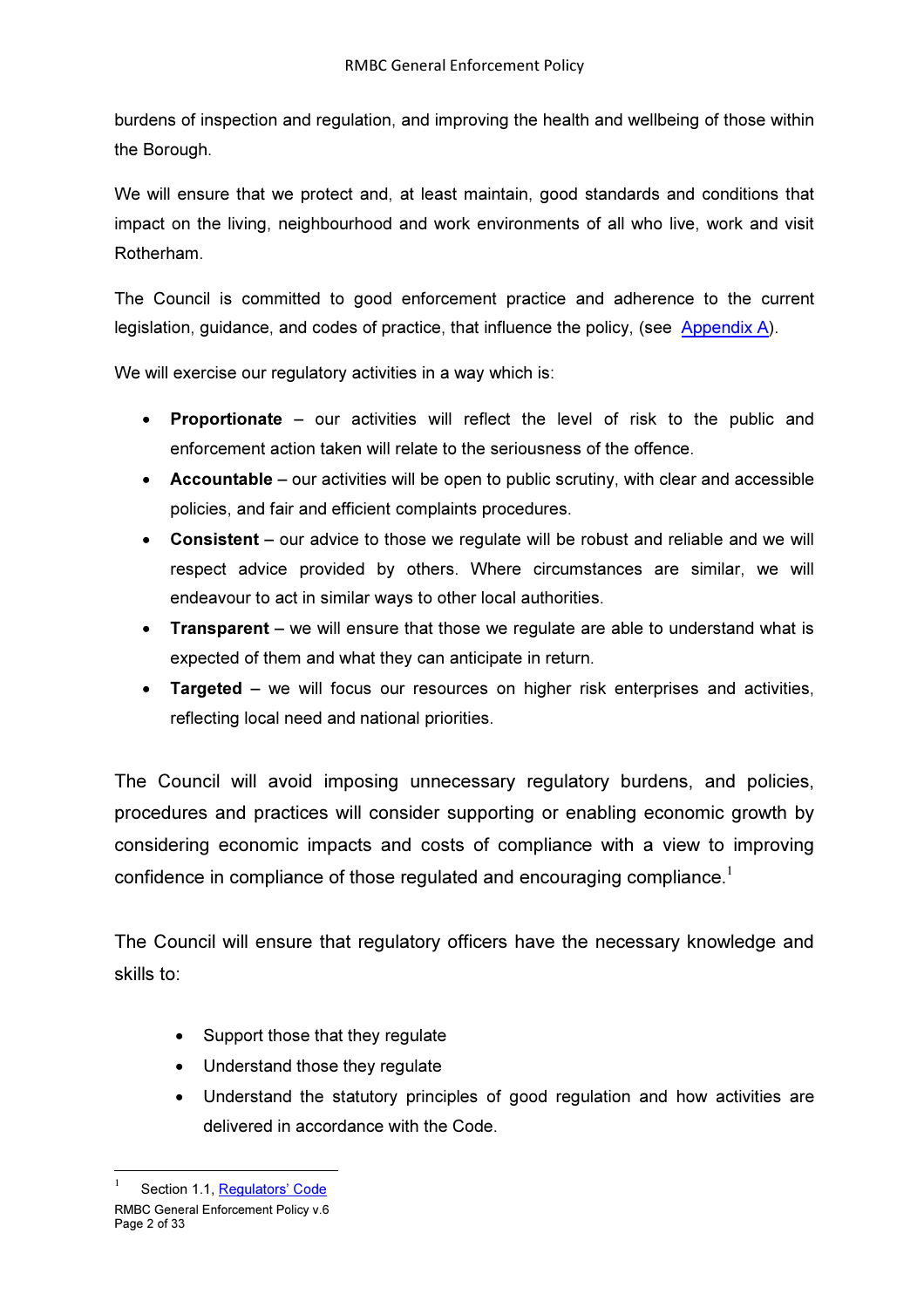This Enforcement Policy has been developed following review of the previous General Enforcement Policy in light of the new Regulators Code. Consultation with stakeholders will take place in 2015, with a target of completion by April 2015. $^2\,$ 

Following consultation, approval of the Enforcement Policy will be sought from Cabinet. Once the Enforcement Policy has gained approval the Policy will be published, and together with service standards and function specific Enforcement Policies drawn up by each individual service area, will be available in electronic or paper format upon request.

## 2. Purpose of the Policy

# 2.1 *The Enforcement Policy details Rotherham Council's policy in respect of its approach to dealing with non-compliance to:*

- a) Public and businesses those affected by regulatory activities; and
- b) Officers of the Council

All officers will have regard to this document when making enforcement decisions. Any departure from this policy must be exceptional, capable of justification and be fully considered by the Director of service before a final decision is taken. This provision shall not apply where a risk of injury or to health is likely to occur due to a delay in any decision being made. In cases of emergency or where any exceptional conditions prevail, the Chief Executive may suspend any part of this policy where necessary to achieve effective running of the service and/or where there is a risk of injury or to health of employees or any members of the public. $3$ 

## 3. Application of the Policy

## 3.1 Scope of the policy, and service areas referred to

 $\overline{a}$ 

<sup>2</sup> Section 2.1, Regulators' Code requires regulators, before changing policies, practices or service standards, to consider the impact on business and to engage with business representatives.

<sup>3</sup> Section 6.4, Regulators' Code requires regulators to have mechanisms in place to ensure that their officers act in accordance with their published service standards, including their enforcement policy.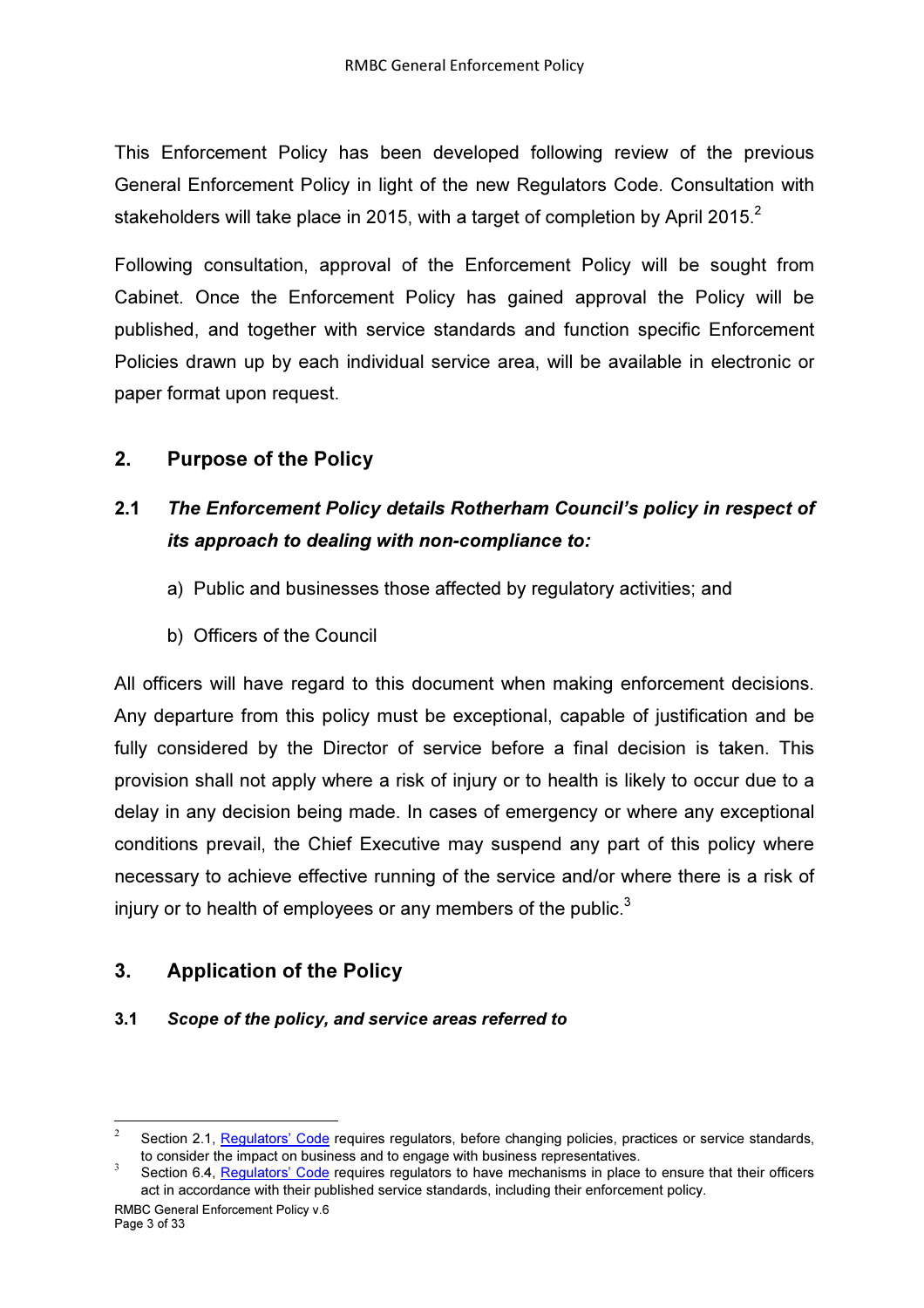This document sets out what business and others being regulated can expect from the Council's regulation, enforcement, and officers.

The Enforcement Policy relates to those enforcement and regulatory functions discharged by the Council's Neighbourhood and Adult Services' Safer Neighbourhoods and Business Regulation Services; and Environment and Development Services' Streetpride and Waste Management Services.

The Policy does not cover the regulatory and enforcement functions delivered by Planning and Building Control Services; this is because their regulatory statutory powers are not scheduled within Part 3 of the 2007 order. The extant list of regulations covered by the Regulators' Code is found within the schedule to the Legislative and Regulatory Reform (Regulatory Functions) Order 2007.

It commits regulation and enforcement to good enforcement practice with effective procedures and clear policies.

Regulation and enforcement's primary function is to achieve regulatory compliance in order to protect the public, legitimate business, the environment and groups such as consumers and workers. However, we reserve the right to take enforcement action in some cases after compliance has been achieved if it is in the public interest to do so.

This Enforcement Policy is the overarching Enforcement Policy for the Council and each regulatory service covered will have function specific Enforcement Policies in place.

## 4. Our approach to dealing with non-compliance

## 4.1 *Rotherham Council's approach to dealing with non-compliance*

We recognise that most businesses and individuals strive to comply with the law, however, firm action will be taken against those who flout the law or act irresponsibly.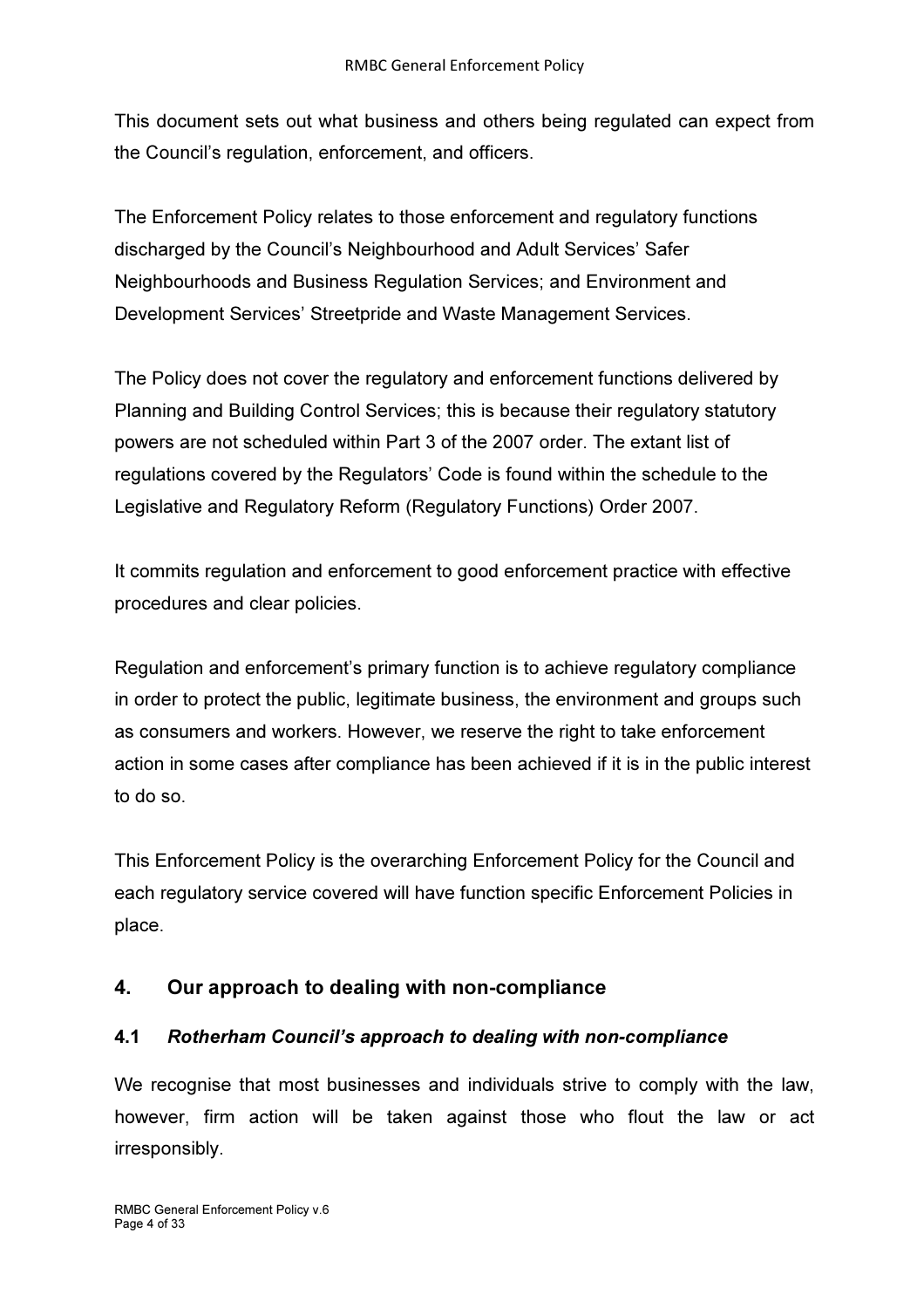We will carry out all of our enforcement duties, including taking formal enforcement action, in a fair, equitable and consistent manner. Whilst officers exercise judgement in individual cases, we will have arrangements in place to promote consistency including liaison with other agencies and authorities.

Formal enforcement action will generally only be considered and taken in the first instance in cases where individuals have sought to obtain an unfair commercial advantage, intentional exploitation, unacceptable risk to the public, environment or animal health, safety or welfare, or other such situations that are considered to be so serious as to warrant formal action.

Where there is non-compliance the Council will clearly explain the non-compliance and provide opportunity for discussion, to ensure consistency and proportionality, unless there is a need for immediate enforcement action. $4, 5$ .

The Council will ensure that mechanisms are in place to allow those regulated, and the public, to express views, provide feedback and contribute to the development of regulatory policies and service standards.

The Council will consider the impact on business, and engage with businesses, before changing policies and service standards.

We recognise that prevention is better than cure and will actively work with business and residents to provide advice on and assistance with compliance with the law. In doing this we will ensure that:

- Legal requirements are made available and communicated promptly upon request.
- The information we provide will be in clear, concise and accessible language and will be confirmed in writing where necessary.

 $\overline{a}$ 

<sup>4</sup> Section 2.2, Regulators' Code

<sup>5</sup> Section 2.2, Regulators' Code. The requirement to provide an opportunity for dialogue does not apply where the regulator can demonstrate that immediate enforcement action is required to prevent or respond to a serious breach, or where providing an opportunity for dialogue would be likely to defeat the purpose of the proposed enforcement action.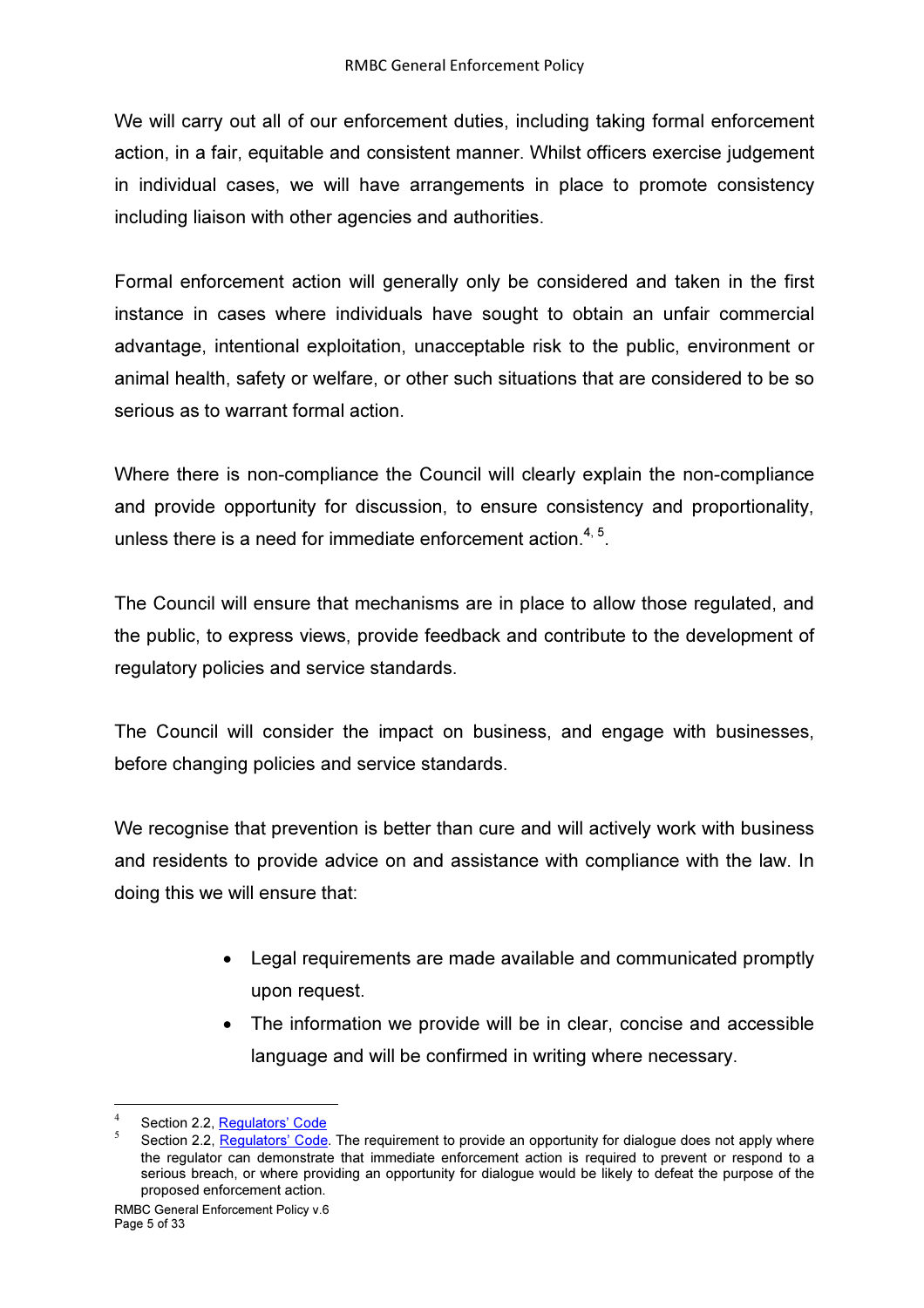- We will clearly distinguish between legal requirements and good practice/guidance aimed at improvements above minimum standards
- Provide advice to support compliance that can be relied upon
- Work collaboratively with other regulators where those regulated by more than one regulator are affected, and where there is disagreement over advice given, regulators will reach agreement.

The Council's Scheme of Delegation, which includes details of who is responsible for managing investigations and making decisions on enforcement action, can be provided in electronic or paper format upon request.

We will be accountable for the efficiency and effectiveness of our activities, while remaining independent in the decisions we take.

We shall provide businesses and individuals with effective consultation and opportunities for feedback on our service.

Officers will be courteous, fair and efficient at all times, and will identify themselves by name.

We will give consideration to fairness, individual's human rights and natural justice, in all aspects of our enforcement work.

We believe in openness and equality in the way we provide services to members of Rotherham's community and that every individual is entitled to dignity and respect.

When making enforcement decisions we aim to ensure that there will be no discrimination against any individual regardless of culture, ethnic or national origins, gender, disability, age, sexual orientation, political or religious beliefs, socioeconomic status, or previous criminal conviction or caution which is not relevant to the current issue.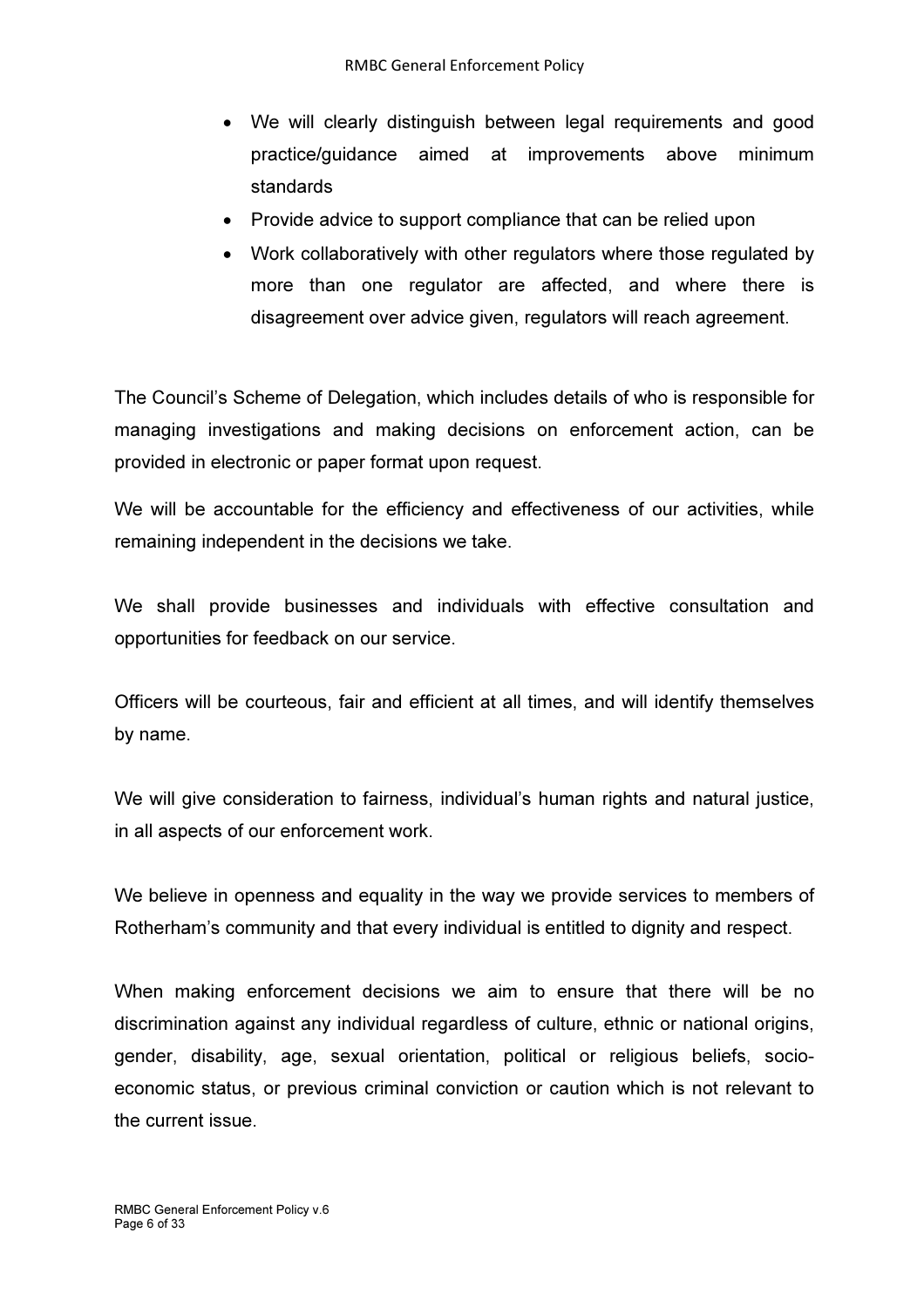We understand that some members of the community may have specific requirements, which may need extra advice and assistance. Careful explanation will be given and if necessary the services of an interpreter may be used. Appropriate translated material will be arranged or practical help provided for people with impaired hearing, vision or other impairment.

Where the responsible person has failed to respond once a breach of legislation has been brought to their attention or the breach is so severe as to present an imminent risk, it is very likely that formal action will be initiated. Where legislation allows, and the Council has adopted powers, the responsible person will be charged a fee which reflects the officer time and ancillary costs involved with the preparation of a formal notice.

We will advise the responsible person of the potential of being charged for formal enforcement notices before any charge is incurred, unless the situation is an emergency. In emergency situations officers will make reasonable efforts to contact the responsible person. If the responsible person cannot be contacted or cannot respond quickly enough, formal action will be initiated and a charge made.

In assessing what enforcement action is necessary and proportionate, consideration will be given to, amongst other things:

- (a) The seriousness of the compliance failure.
- (b) The past and current performance of any business and/or individual concerned.
- (c) Any obstruction on the part of the offender.
- (d) The risks being controlled.
- (e) Statutory guidance.
- (f) Codes of Practice.
- (g) Any legal advice.
- (h) Policies and priorities of Government and the Council.
- (i) A person's age in relation to young people aged under 18.
- (j) The existence of a Primary Authority agreement.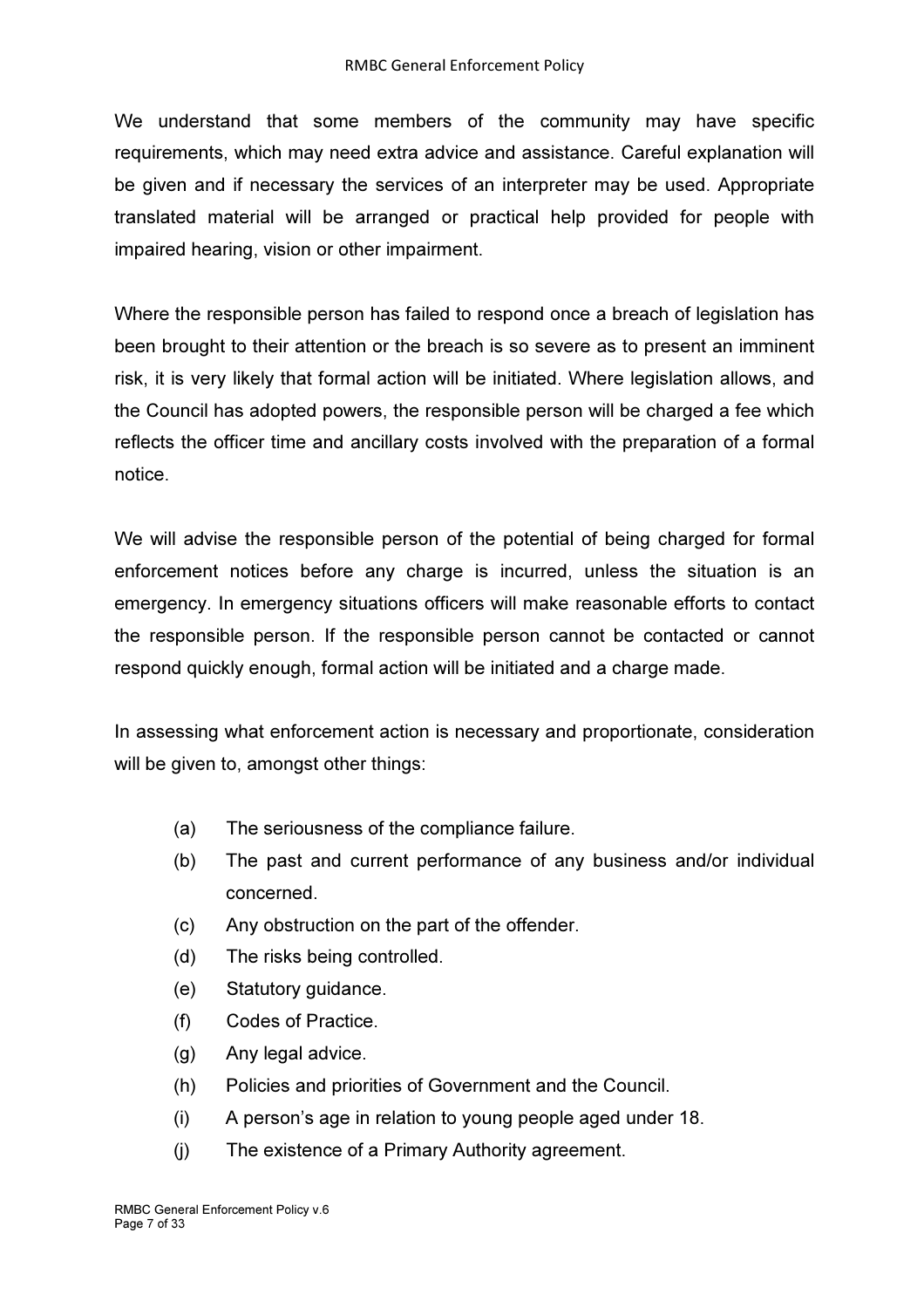Where the Council has enforcement and regulatory responsibility in relation to its own premises, the Council will enforce and legislate in accordance with legislation, procedures, and guidance. This will be consistent across all premises regardless of ownership. Where individuals are investigated who are also Council employees, or where they have known connections to the Council in any capacity, the investigation will be conducted in accordance with procedures developed to ensure that conflict of interest is minimised, and that the investigation is conducted in an open, honest and accountable manner. All individuals and business will be dealt with consistently, regardless of whether or not they have an interest in the Council.

Where the Council is successful in prosecution and a conviction of an individual or business is achieved, the Council, upon legal advice, will publish details of the offence, perpetrators and convictions in both electronic and paper publications. This would be done to have a deterrent effect and to make the public aware that the Council is taking effective enforcement action where it is necessary.

# 4.2 *The action that the Council chooses to take depends upon the particular circumstances and the approach of the business or regulated person to deal with the breach.*

Those that deliberately or persistently fail to comply will be dealt with firmly by the Council.

Those regulated by the Council are able to request advice on non-compliance without directly triggering enforcement action, where they show a willingness to resolve the non-compliance, unless the matter is so serious that enforcement action is deemed necessary.<sup>6</sup>

# 4.3 *The factors that influence the Council's response to breaches of the rules:*

The Council will choose proportionate approaches based on relevant factors.<sup>7</sup>

Where a Primary Authority exists, the Council will consult on responses to breaches.

 $\overline{a}$ 

<sup>6</sup> Section 5.4, Regulators' Code

<sup>7</sup> Section 1.1, Regulators' Code

RMBC General Enforcement Policy v.6 Page 8 of 33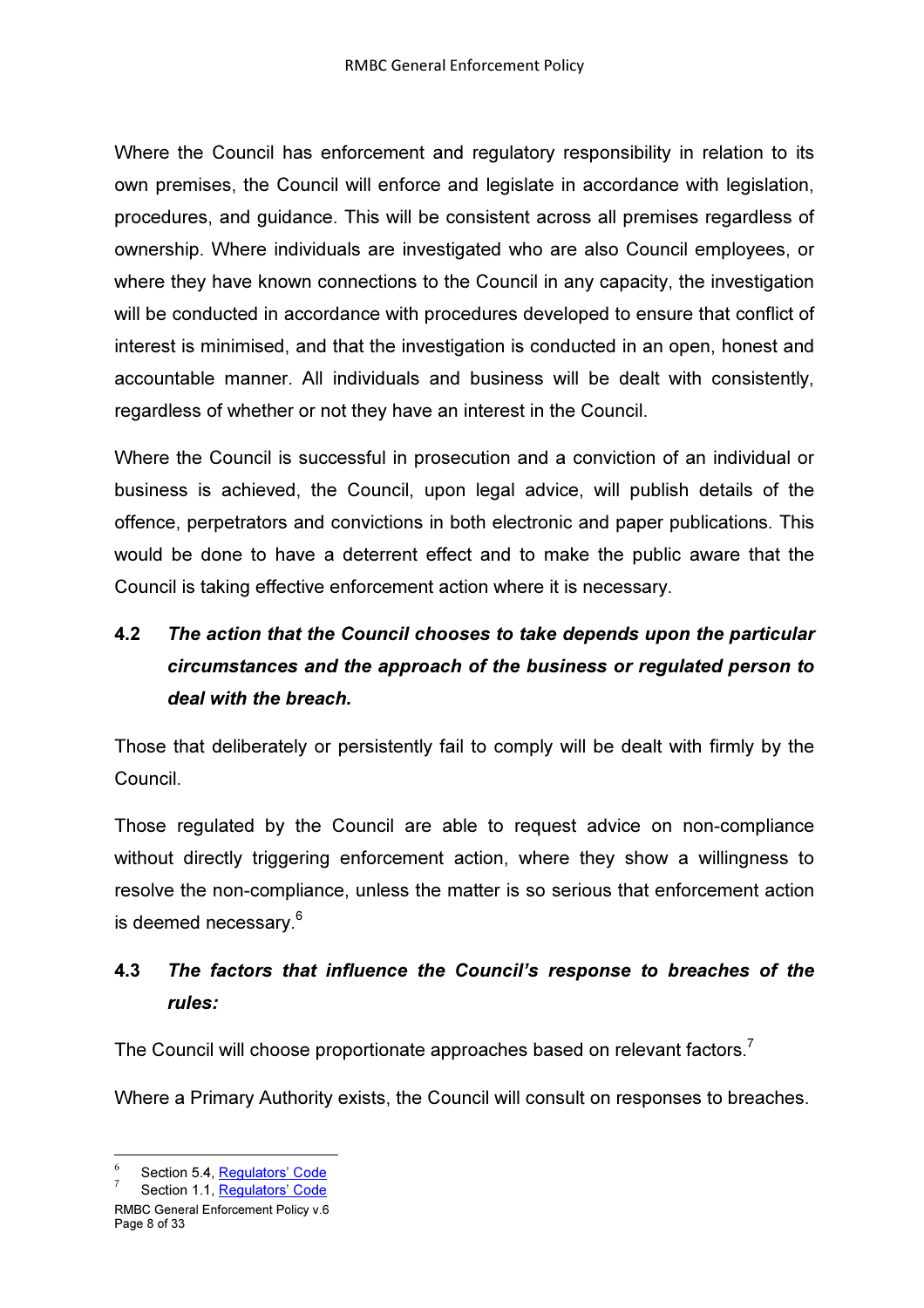The Council will carry out check visits or re-visit to assess compliance where prior advice or guidance has been given, before considering further action.

Where the Council is aware of likely non-compliance where the enforcement powers are shared or with another agency, the Council will liaise with the relevant agency.

## 4.4 *Approach to complaints of non-compliance*

The Council will investigate all complaints of non-compliance.

## 5. Conduct of investigations

## 5.1 *Processes for investigating alleged breaches*

All investigations relating to breaches of legislation that are within the powers of authorised officers within the Council will adhere to the legislative controls of how evidence is gathered and used, (see Appendix B).

The powers used by authorised officers are determined and restricted to those set out in the appropriate statute and/or Council's Delegation of Powers scheme which is available in electronic or paper format upon request.

When we have come to the decision to take enforcement action against you and:

- You are a business operating in more than one Local Authority area and you have chosen to have a registered Primary Authority Partnership under The Regulator Enforcement Sanctions Act 2008 (The RES Act); and
- The enforcement action we propose to take is covered by the definition of enforcement action for the purposes of Part 2 of The RES Act.

We will, where required to do so by that Act, comply with the agreement provisions for enforcement and notify your Primary Authority of the action we propose to take.

Your Primary Authority has the right to object to our proposed action in which circumstances either they or we may refer the matter to BRDO.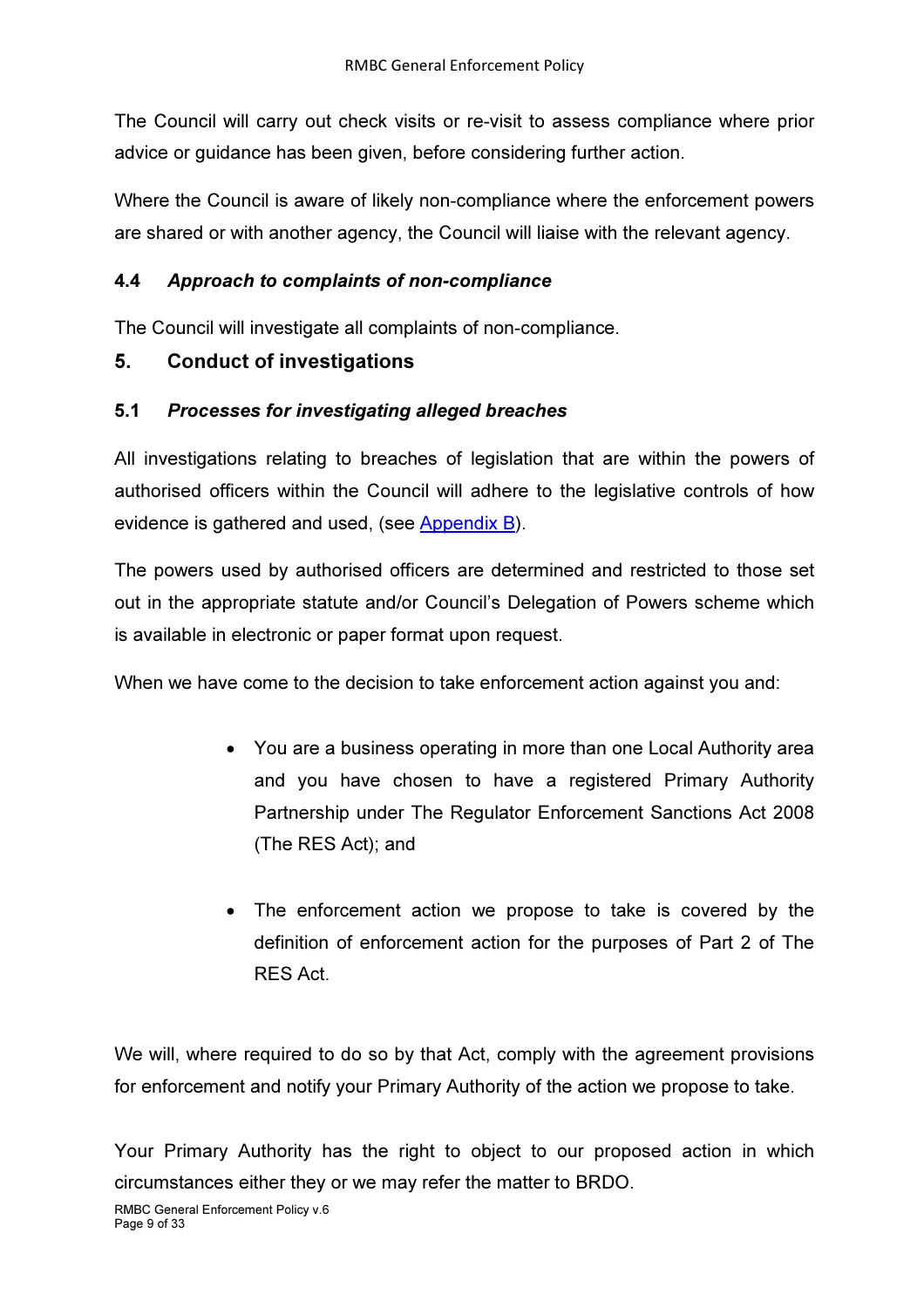Where any officer conducting regulatory or enforcement functions is obstructed in the course of their investigations, and legislation allows, formal action will be considered for obstruction offences.

Where legislation allows the seizure of equipment, articles, or items, the Council will adhere to legislation, guidance and specific policies in relation to those seizures.

Certain offences which are indictable, carrying a penalty of 12 months imprisonment or more, also carry provision for arrest in accordance with the Serious Organised Crime and Police Act 2005. Where necessary, we may request South Yorkshire Police exercise their powers of arrest.

Where it is believed that an offence has been committed, the Council will endeavour to interview where appropriate alleged perpetrators in accordance with the Police and Criminal Evidence Act 1984 and related guidance.

Legislation utilised by regulatory and enforcement officers, is often subject to statutory time limits for investigations from the point of discovery or commission of the offence. In all circumstances the Council will abide by these limitations when conducting investigations and when considering any subsequent enforcement actions.

Levels of authorisation are detailed within the Council's Scheme of Delegation, which is available upon request. Within the Scheme of Delegation there is provision for levels of authorisations for certain enforcement actions such as prohibitions, seizures and works in default, which will require case review prior to authorisation.

All prosecution work, including those which result in appearances at Licensing Board, are subject to case review through the line management arrangements prior to authorisation at section head level. These arrangements are laid out in function specific procedures.

# 5.2 *We will keep alleged offenders and witnesses informed of the progress of investigations*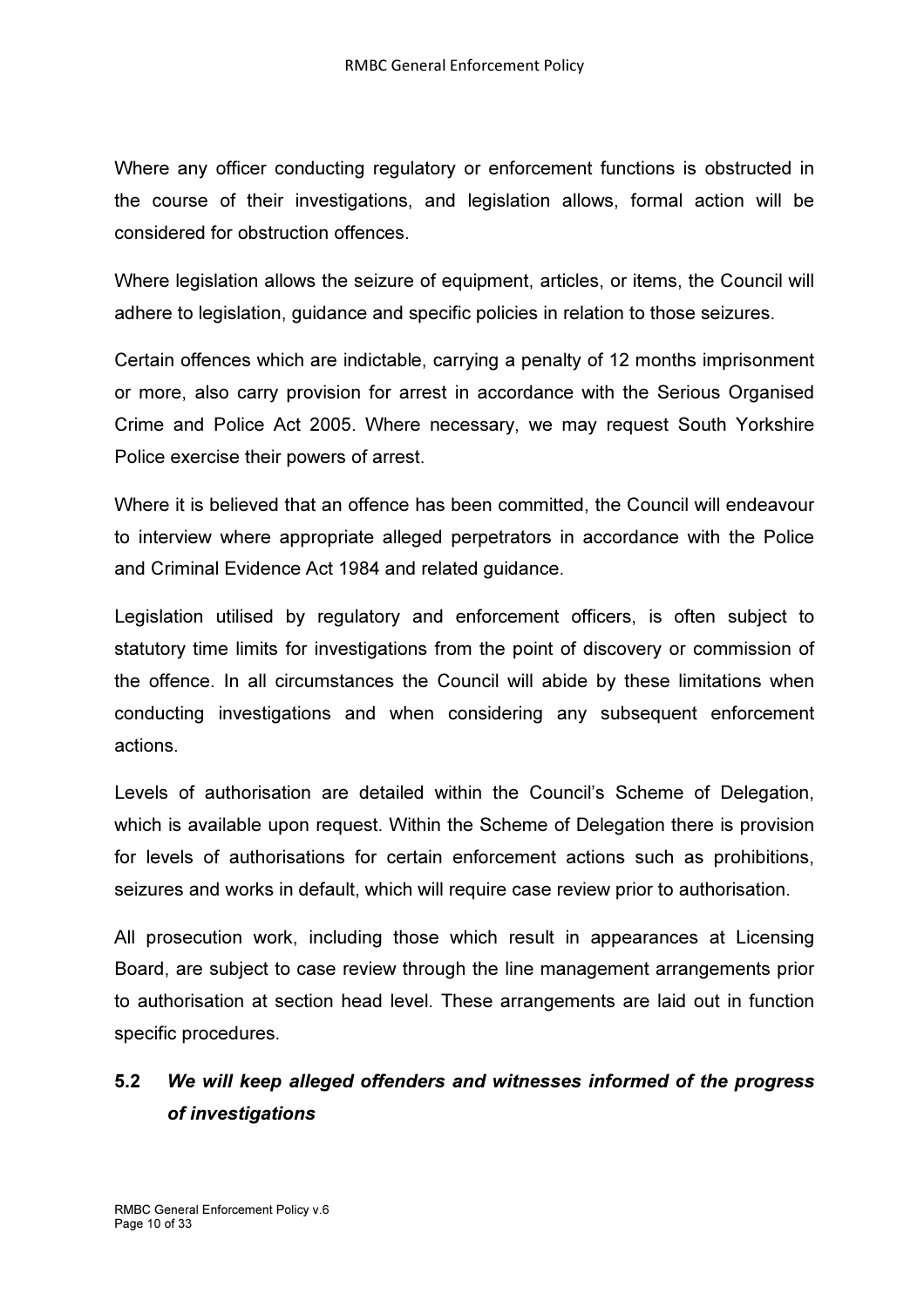## 6. Decisions on enforcement action

# 6.1 *There are a range of actions that are available to the Council which are set out in legislation.*

For the purposes of this policy, formal enforcement action, includes, (see Appendix C).

- a) Compliance Advice, Guidance and Support;
- b) Voluntary Undertakings;
- c) Statutory (Legal) Notices;
- d) Financial penalties;
- e) Injunctive Actions / Enforcement Orders etc;
- f) Simple Caution;
- g) Prosecution; and
- h) Refusal / Suspension / Revocation of Licences

Where appropriate we will also take into consideration additional guidance and codes of practice, including service specific policies and procedures.

## 6.2 *How decisions are made on enforcement action*

We recognise that most businesses and individuals strive to comply with the law, however, firm action will be taken against those who flout the law or act irresponsibly.

We will carry out all of our enforcement duties, including taking formal enforcement action, in a fair, equitable and consistent manner. Whilst officers exercise judgement in individual cases, we will have arrangements in place to promote consistency including liaison with other agencies and authorities.

Formal enforcement action will generally only be considered and taken in the first instance in cases where individuals have sought to obtain an unfair commercial advantage, intentional exploitation, unacceptable risk to public, environment or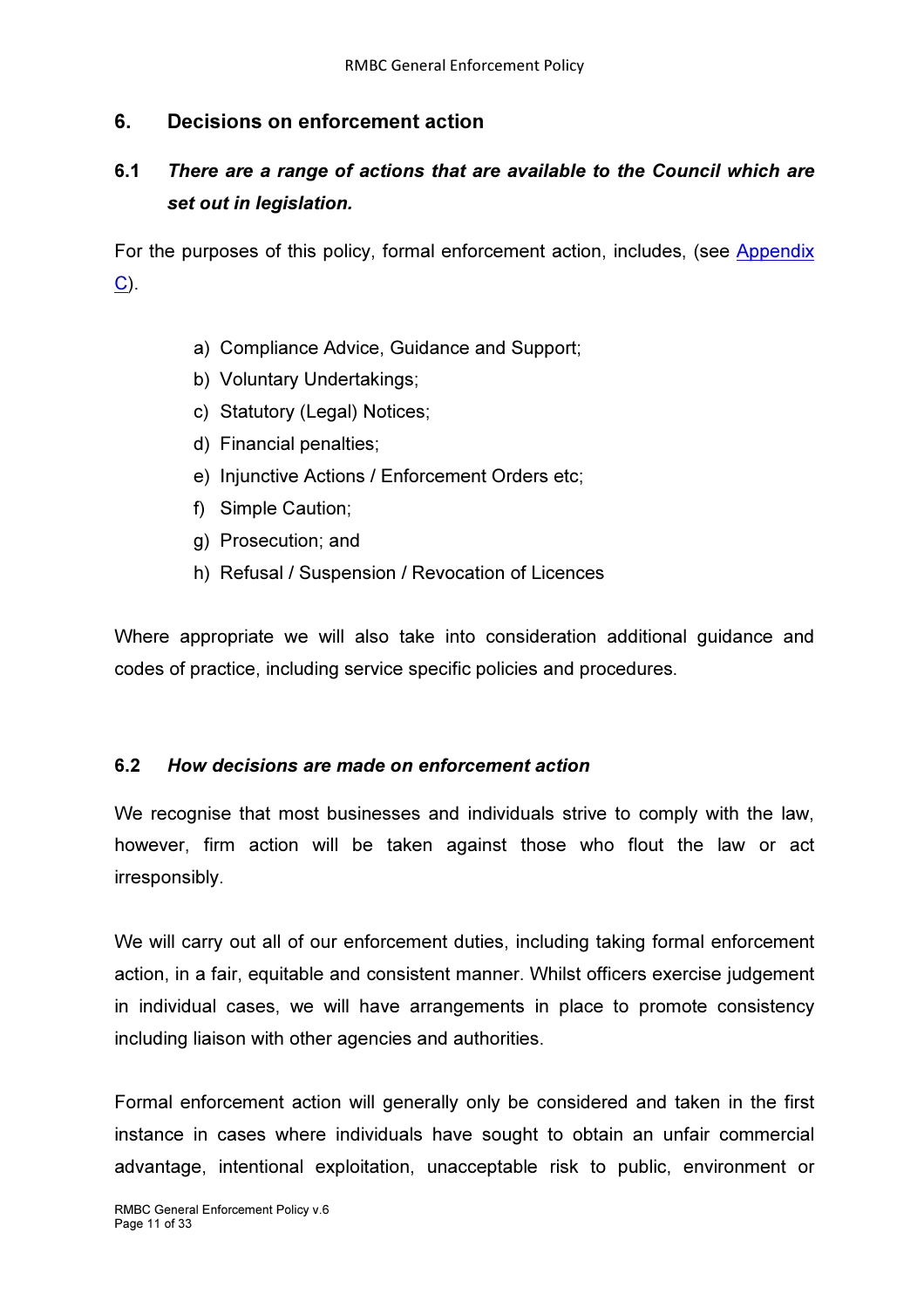animal health, safety or welfare, or other such situations that are considered to be so serious as to warrant formal action.

Formal enforcement action will also be considered and may be taken where advice has been ignored.

Where formal enforcement action is necessary, we will consider the most appropriate course of action (from the range of sanctions and penalties available) with the intention of:-

- Aiming to secure public safety
- Aiming to change the behaviour of the offender
- Aiming to eliminate any financial gain or benefit from non-compliance
- Being responsive and considering what is appropriate for the particular offender and issue involved, including punishment and the public stigma that may be associated with a criminal conviction.
- Being proportionate to the nature of the offence and harm caused
- Aiming to restore the harm caused by non-compliance
- Aiming to deter future non-compliance.

Before formal enforcement action is taken:

- Where appropriate there will be an opportunity to discuss the circumstances of the case, unless immediate action is required e.g. to prevent the destruction of evidence or there is an imminent risk to the environment or health and safety. This discussion will usually follow an interview under caution if a prosecution is being considered.
- Where immediate formal enforcement action is taken, which will usually be the service of a written notice, reasons for such action will be given at the time (if possible) and confirmed in writing within 10 working days.
- Where there are rights of appeal against formal enforcement action, notification of the appeal mechanism will be clearly set out in writing at the time the action is taken.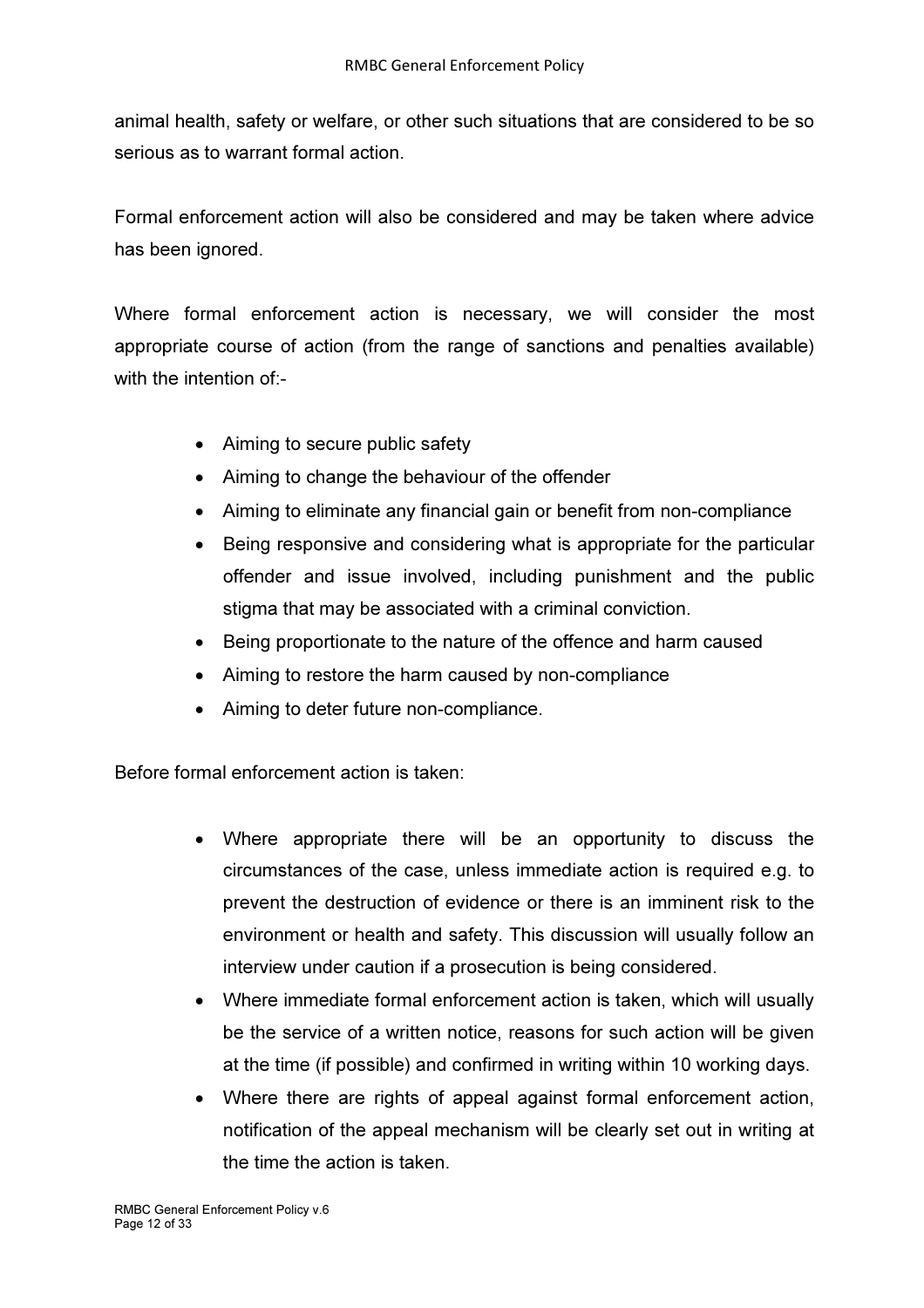- Clear reasons will be given for any formal enforcement action taken, and confirmed in writing.
- Risk presented from the non-compliance.<sup>8</sup>

Where the responsible person has failed to respond once a breach of legislation has been brought to their attention or the breach is so severe as to present an imminent risk, it is very likely that formal action will be initiated. Where legislation allows, and the Council has adopted powers, the responsible person will be charged a fee which reflects the officer time and ancillary costs involved with the preparation of a formal notice.

We will advise the responsible person of the potential of being charged for formal enforcement notices before any charge is incurred, unless the situation is an emergency. In emergency situations officers will make reasonable efforts to contact the responsible person. If the responsible person cannot be contacted or cannot respond quickly enough, formal action will be initiated and a charge made.

The decision to instigate legal proceedings will be determined by a number of factors, including:

- The seriousness of the alleged offence
- The history of the party concerned
- The willingness of the business or the individual to prevent a recurrence of the problem and to co-operate with officers
- Whether it is in the public interest to prosecute
- Whether there is a realistic prospect of conviction
- Whether any other action (including other means of formal enforcement action would be more appropriate or effective
- The views of any complainant and other persons with an interest in prosecution.

 $\overline{a}$ 

<sup>8</sup> Section 3.2, Regulators' Code

RMBC General Enforcement Policy v.6 Page 13 of 33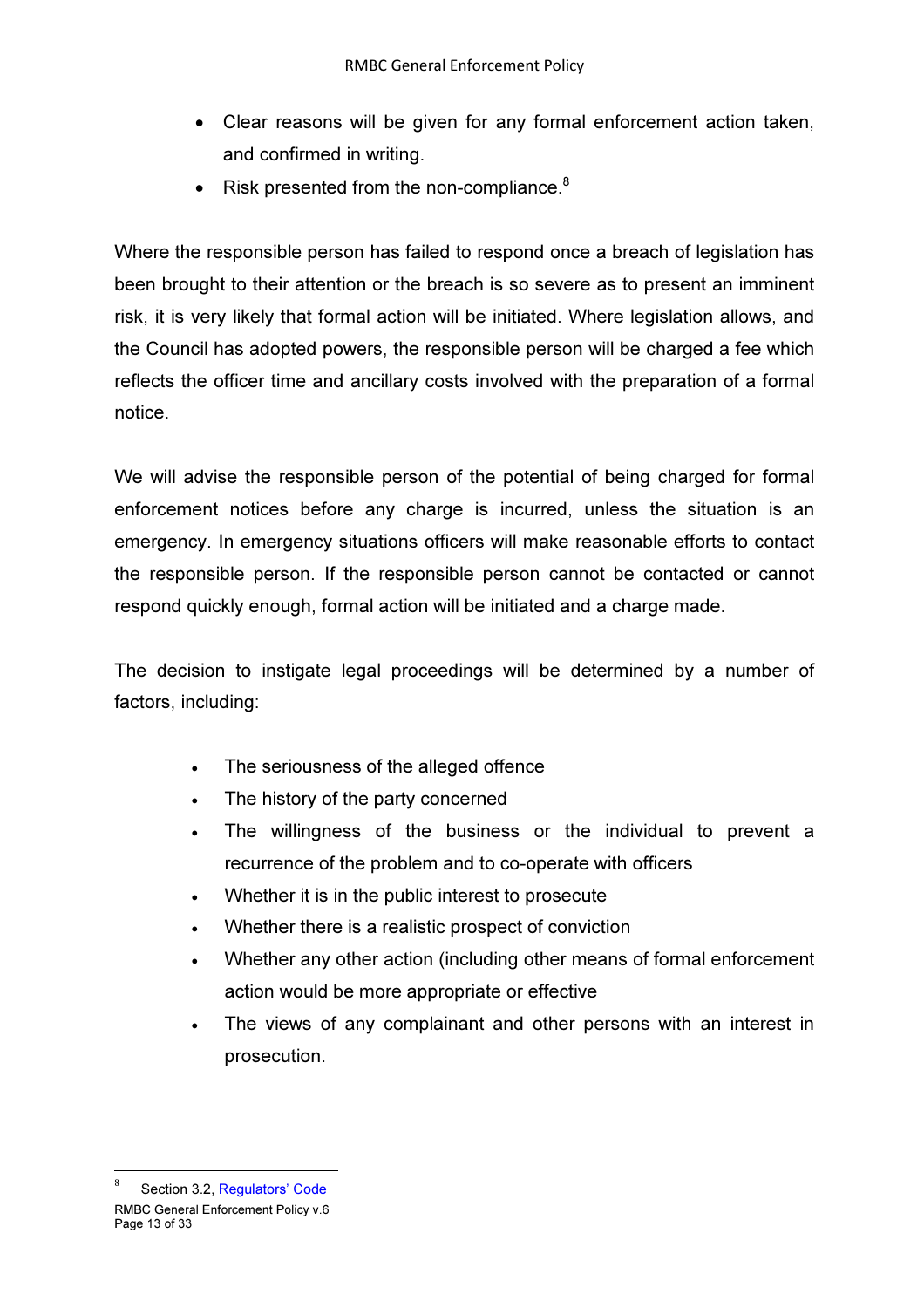These factors are NOT listed in order of significance. The rating of the various factors will vary with each situation under consideration.

We will, where appropriate, cooperate and coordinate with any relevant regulatory body and/or enforcement agency to maximise the effectiveness of any enforcement.

Where an enforcement matter affects a wide geographical area beyond the Borough boundaries, or involves enforcement by one or more other local authorities or organisations; where appropriate all relevant authorities and organisations will be informed of the matter as soon as possible and all enforcement activity coordinated with them.

Where the law allows regulation and enforcement will share intelligence relating to wider regulatory matters with other regulatory bodies and enforcement agencies, including:

- (a) Government Agencies.
- (b) Police Forces.
- (c) Fire Authorities.
- (d) Statutory undertakers.
- (e) Other Local Authorities.

All regulatory and enforcement actions are subject to review and monitor at varying line management level dependent upon the action being considered. The degree of scrutiny will depend upon the action being taken and will vary accordingly between established Performance Management Frameworks, through to scrutiny by the Head of Function.

## 6.3 *How decisions are communicated to those affected*

Decisions on enforcement actions will be provided in a timely explanation in writing, which will include any rights to representation or rights to appeal, and practical information on the process involved.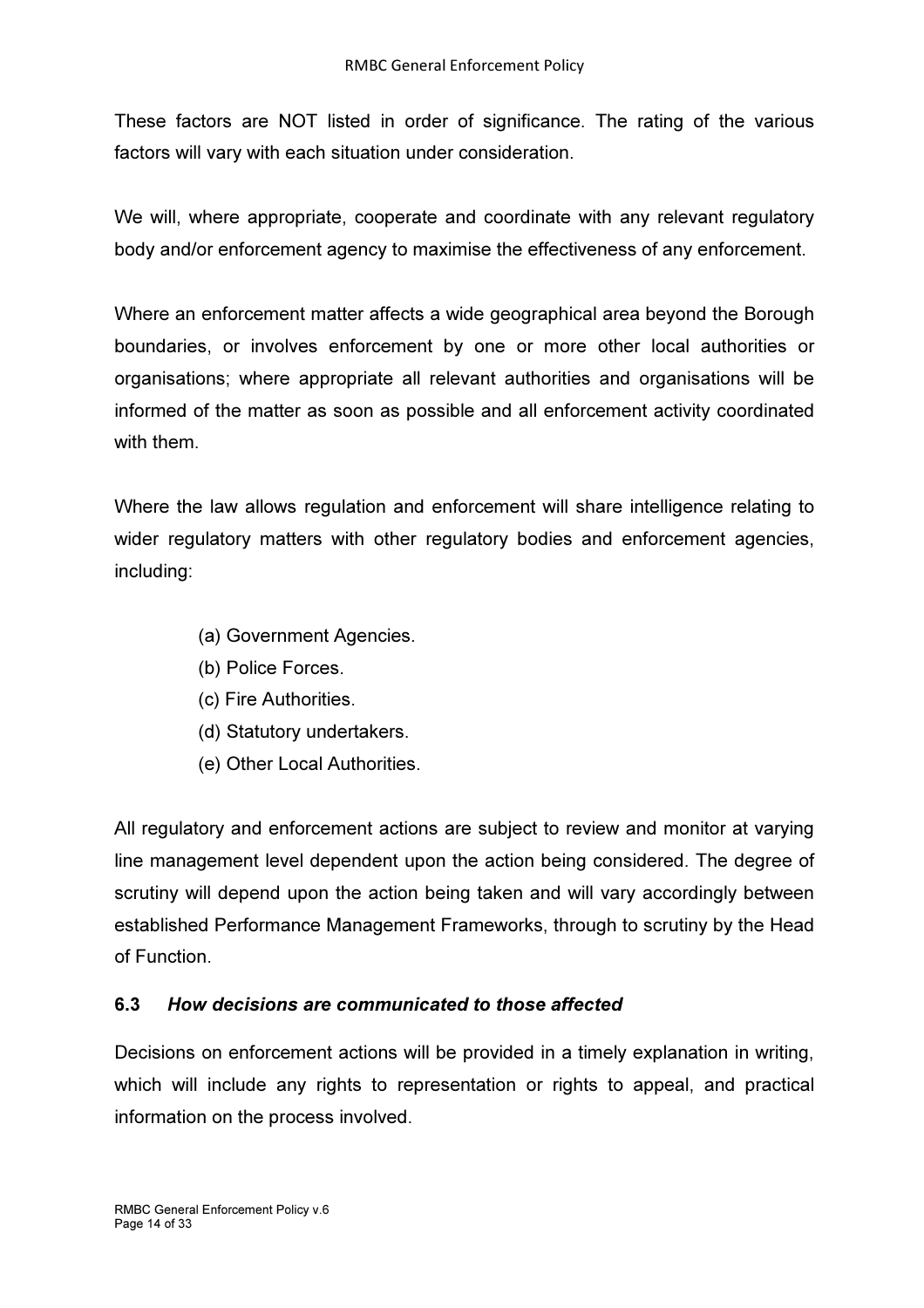## 7. Review of this policy

#### *7.1 When and how the policy will be reviewed*

Before the Council changes policies that effect regulatory and enforcement functions, the Council will consider as part of its process any potential impacts on businesses. Where there is a perceived significant change of impact then business will be consulted in relation to the changes of policy. $^9$ 

Policies will be reviewed where feedback indicates that improvements or changes may be necessary, or where legislative changes require consideration of policy change, including those policies which are statutorily required.

## 8. Comments and Complaints

#### *8.1 Details of processes for complaints and appeals*

The Council will provide a clearly explained complaints procedure allowing those that are regulated to easily make complaints about the conduct of the regulator, including appeal against a regulatory decision or failure to act in accordance with the Regulators' Code. All complaints about the services offered by the Council will be dealt with in accordance with the Council's formal complaints procedure. An information leaflet, which explains the process, is available at all Council offices, and is available in electronic or paper format upon request.<sup>10</sup>

Methods of appeal against regulatory decisions or failure to abide by the Regulators' Code, will be clear, impartial, timely, written, and publicised with those regulated against. Officers who took the decision or action against which an appeal is made will not be involved in considering the appeal.

# *8.2 Contact details for comments or complaints about the policy, or the conduct of local authority staff can be made as follows:*

 $\overline{a}$ 

<sup>9</sup> Section 2.1, Regulators' Code requires regulators, before changing policies, practices or service standards, to consider the impact on business and to engage with business representatives.

<sup>&</sup>lt;sup>10</sup> Section 2.3, Regulators' Code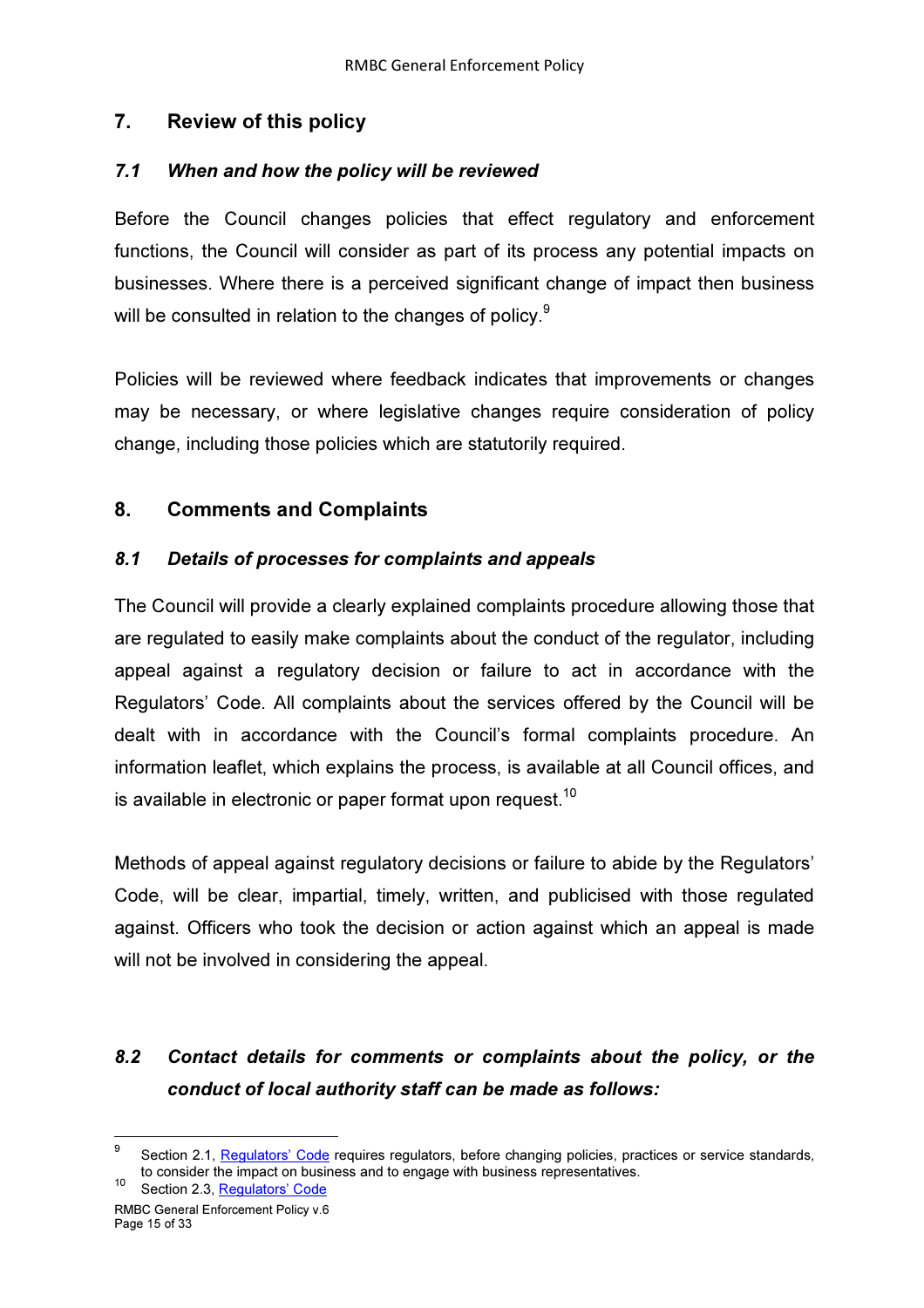| Telephone:            | 01709 382121                                     |              |         |          |
|-----------------------|--------------------------------------------------|--------------|---------|----------|
| Email:                | customerservices@rotherham.gov.uk                |              |         |          |
| Web:                  | https://www.rotherham.gov.uk                     |              |         |          |
| By post or in person: | Rotherham                                        | Metropolitan | Borough | Council, |
|                       | Customer Services, Riverside House, Main Street, |              |         |          |
|                       | Rotherham, South Yorkshire, S60 1AE              |              |         |          |

Opening Times: Monday to Friday, 8.30am to 5.30pm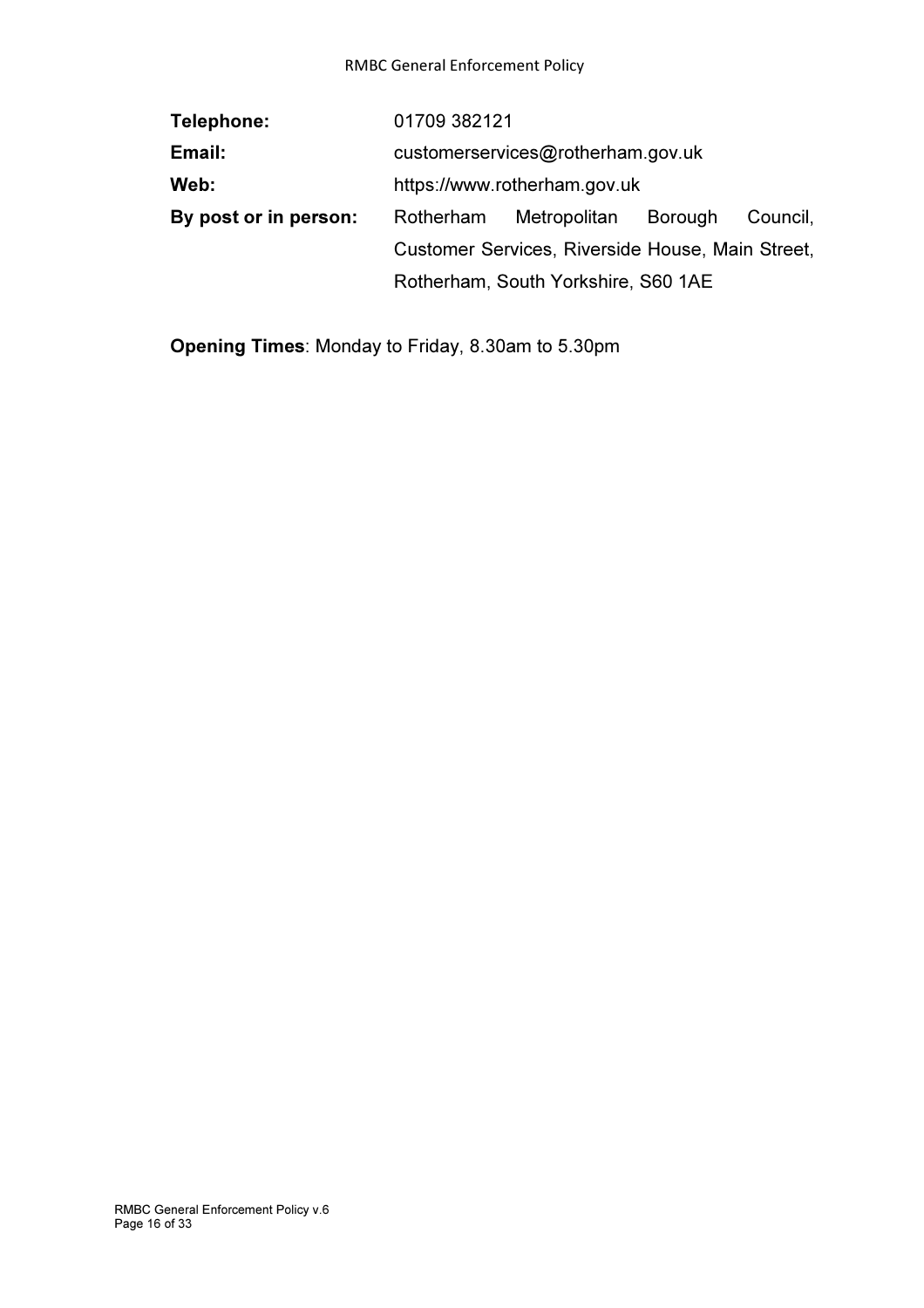# Appendix A: Legislation, Guidance and Codes that Influenced the Preparation of the Enforcement Policy

## A. Principles of Good Regulation

The Legislative and Regulatory Reform Act 2006, Part 2, requires the Council to have regard to the Principles of Good Regulation when exercising a specified regulatory function.<sup>11</sup> For local authorities, the specified functions include those carried out by our environmental health, trading standards and licensing services.

We will exercise our regulatory activities in a way which is:

- (i) Proportionate our activities will reflect the level of risk to the public and enforcement action taken will relate to the seriousness of the offence.
- (ii) Accountable our activities will be open to public scrutiny, with clear and accessible policies, and fair and efficient complaints procedures.
- (iii) Consistent our advice to those we regulate will be robust and reliable and we will respect advice provided by others. Where circumstances are similar, we will endeavour to act in similar ways to other local authorities.
- (iv) Transparent we will ensure that those we regulate are able to understand what is expected of them and what they can anticipate in return.
- (v) Targeted we will focus our resources on higher risk enterprises and activities, reflecting local need and national priorities.
- (vi)

 $\overline{a}$ 

## B. Regulators' Code

The Council has had regard to the Regulators' Code in the preparation of this policy. In certain instances we may conclude that a provision in the Code is either not relevant or is outweighed by another provision. We will ensure that any decision to depart from the Code will be properly reasoned, based on material evidence and documented.

<sup>&</sup>lt;sup>11</sup> Specified by the Legislative and Regulatory Reform (Regulatory Functions) Order 2007, available at www.legislation.gov.uk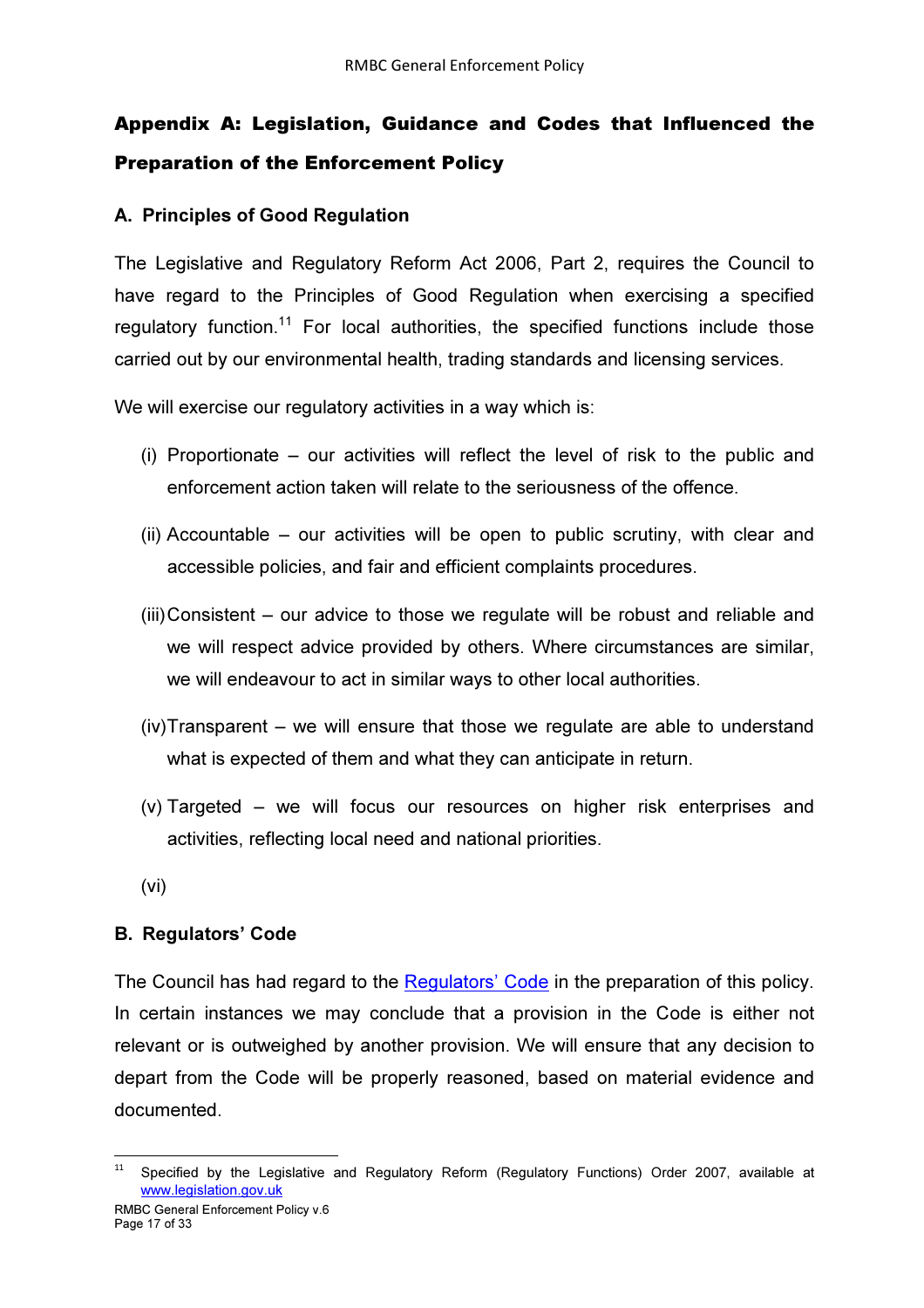## C. Human Rights Act 1998

The Council is a public authority for the purposes of the Human Rights Act 1998. We therefore apply the principles of the European Convention for the Protection of Human Rights and Fundamental Freedoms. This Policy and all associated enforcement decisions take account of the provisions of the Human Rights Act 1998. In particular, due regard is had to the right to a fair trial and the right to respect for private and family life, home and correspondence.

#### D. Data Protection Act 1998

Where there is a need for the Council to share enforcement information with other agencies, we will follow the provisions of the Data Protection Act 1988.

#### E. The Code for Crown Prosecutors

When deciding whether to prosecute, the Council has regard to the provisions of The Code for Crown Prosecutors as issued by the Director of Public Prosecutions.

The Code for Crown Prosecutors is a public document that sets out the general principles to follow when decisions are made in respect of prosecuting cases. The Code sets out two tests that must be satisfied, commonly referred to as the 'Evidential Test' and the 'Public Interest Test':

a. Evidential Test - is there enough evidence against the defendant?

When deciding whether there is enough evidence to prosecute, the Council will consider what evidence can be used in court and is reliable. We must be satisfied there is enough evidence to provide a 'realistic prospect of conviction' against each alleged offender.

b. Public Interest Test - is it in the public interest for the case to be brought to court?

The Council will balance factors for and against prosecution carefully and fairly, considering each case on its merits. The public interest factors that we will take into account are detailed under the enforcement options available to us in Appendix C.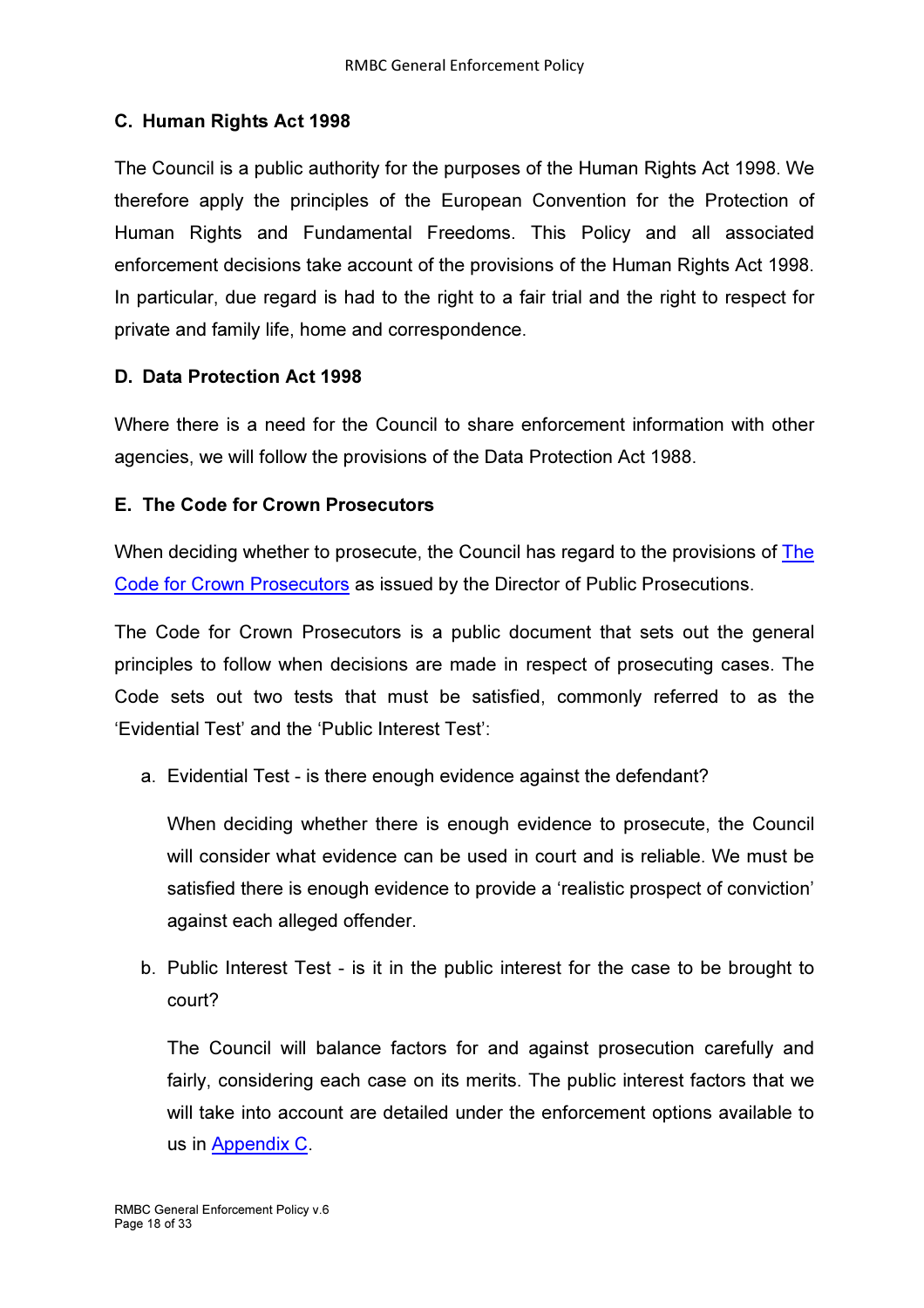## F. Regulatory Enforcement and Sanctions Act 2008 ('the RES Act')

The Regulatory Enforcement and Sanctions Act 2008, as amended, established the Primary Authority scheme. We will comply with the requirements of the Act when we are considering taking enforcement action against any business or organisation that has a primary authority, and will have regard to guidance issued by the Secretary of State in relation to Primary Authority.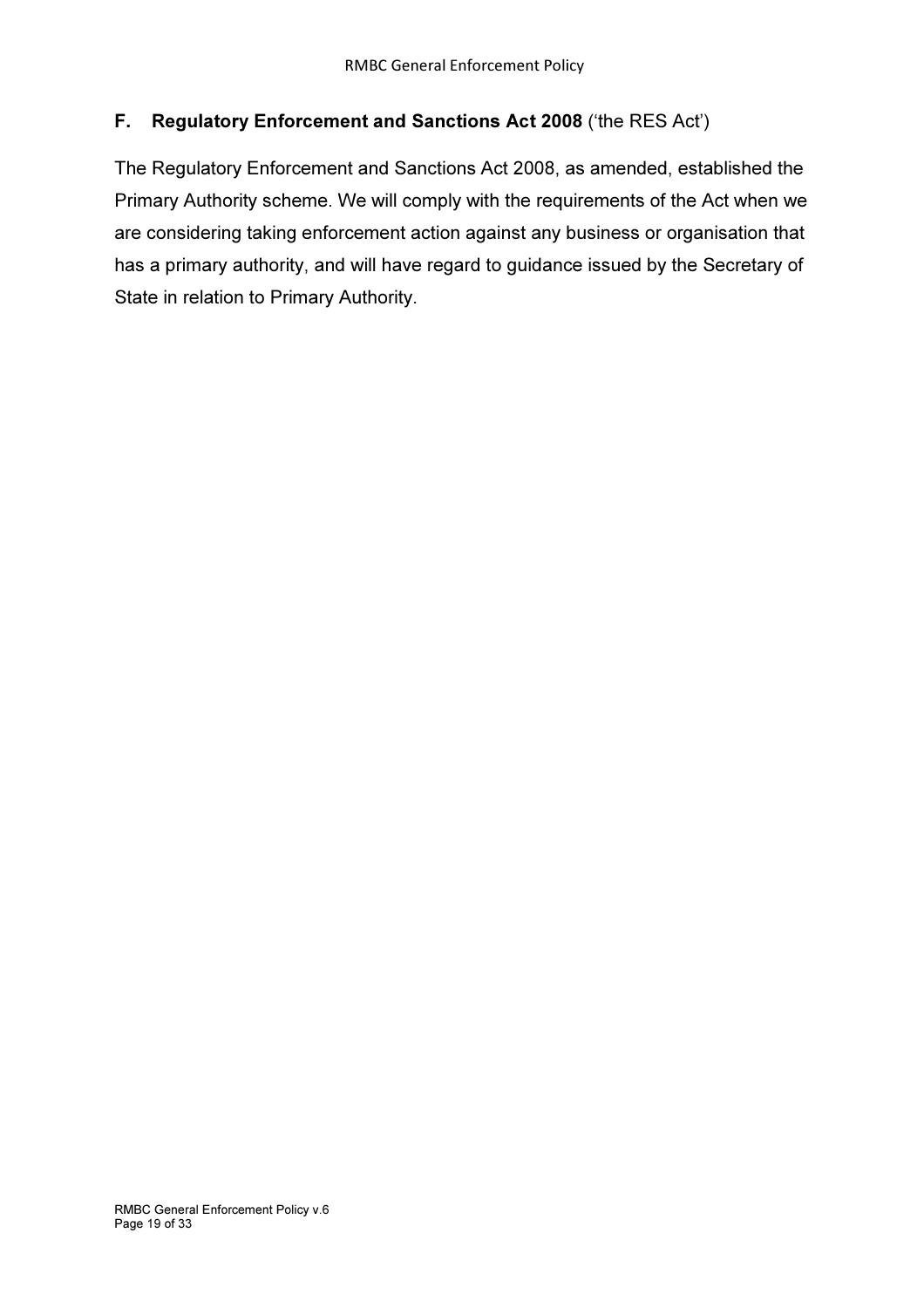## Appendix B: Conduct of Investigations

All investigations will be carried out under the following legislation and in accordance with any associated guidance or codes of practice, in so far as they relate to the Council:

- the Police and Criminal Evidence Act 1984
- the Criminal Procedure and Investigations Act 1996
- the Regulation of Investigatory Powers Act 2000
- the Criminal Justice and Police Act 2001
- the Human Rights Act 1998

These Acts and associated guidance control how evidence is collected and used and give a range of protections to citizens and potential defendants.

Our authorised officers will also comply with the requirements of the particular legislation under which they are acting, and with any associated guidance or codes of practice.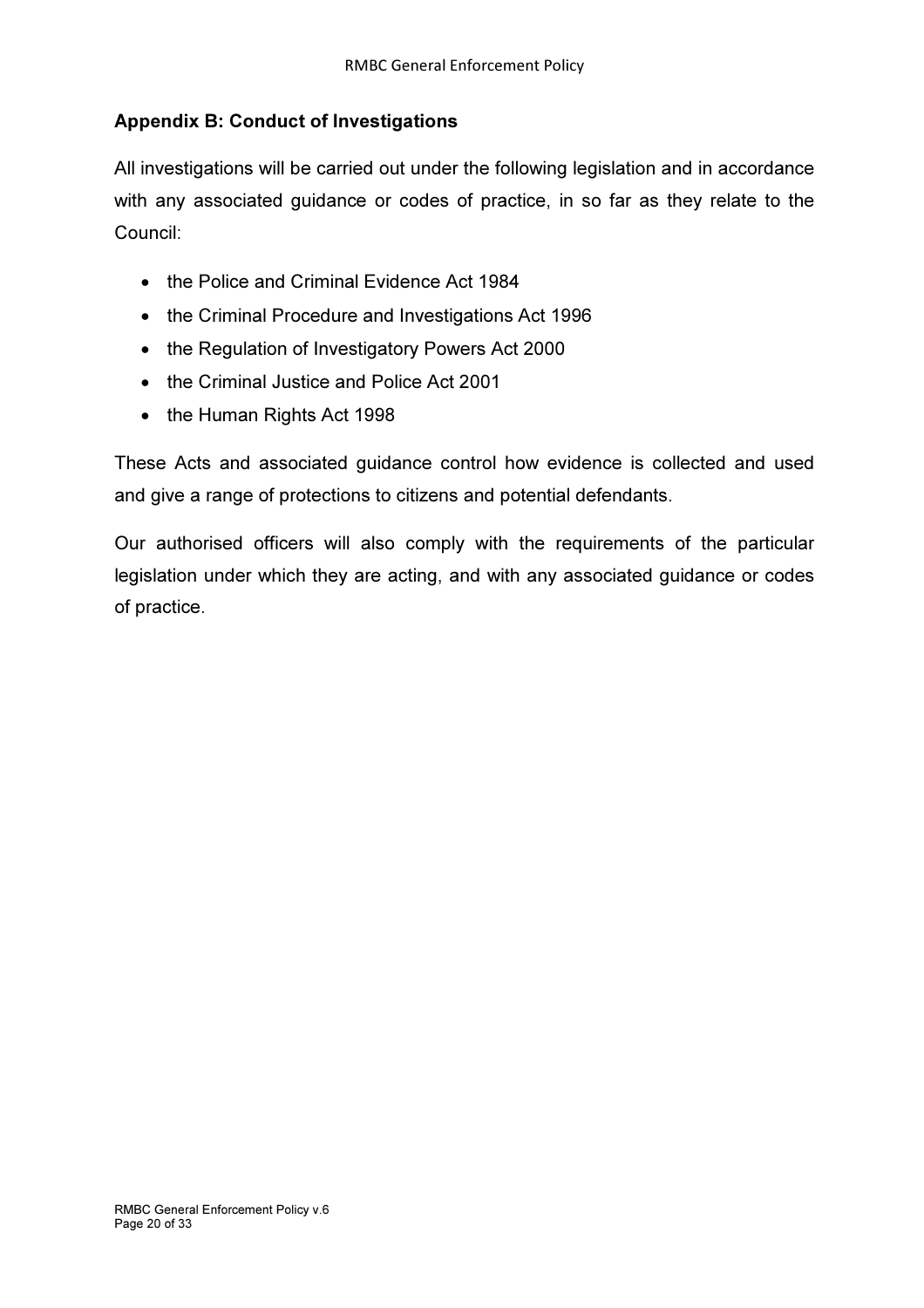# Appendix C: Enforcement Actions available to the Council in Respect of Criminal and Civil breaches

## A. Compliance Advice, Guidance and Support

The Council uses compliance advice, guidance and support as a first response in the case of many breaches of legislation that are identified. Advice is provided, sometimes in the form of a warning letter, to assist individuals and businesses in rectifying breaches as quickly and efficiently as possible, avoiding the need for further enforcement action. A warning letter will set out what should be done to rectify the breach and to prevent re-occurrence. If a similar breach is identified in the future, this letter will be persuasive in considering the most appropriate enforcement action to take on that occasion. Such a letter cannot be cited in court as a previous conviction but it may be presented in evidence.

The Council recognises that where a business has entered into a partnership with a primary authority, the primary authority will provide compliance advice and support, and the Council will take such advice into account when considering the most appropriate enforcement action for it to take. It may discuss any need for compliance advice and support with the primary authority.

Where more formal enforcement action, such as a simple caution or prosecution, is taken, the Council recognises that there is likely to be an ongoing need for compliance advice and support, to prevent further breaches.

## B. Voluntary Undertakings

The Council may accept voluntary undertakings that breaches will be rectified and/or recurrences prevented. The Council will take any failure to honour voluntary undertakings very seriously and enforcement action is likely to result.

## C. Statutory (Legal) Notices

In respect of many breaches the Council has powers to issue statutory notices. These include: 'Abatement Notices', 'Prohibition Notices', 'Emergency Prohibition Notices', and 'Improvement Notices'. Such notices are legally binding. Failure to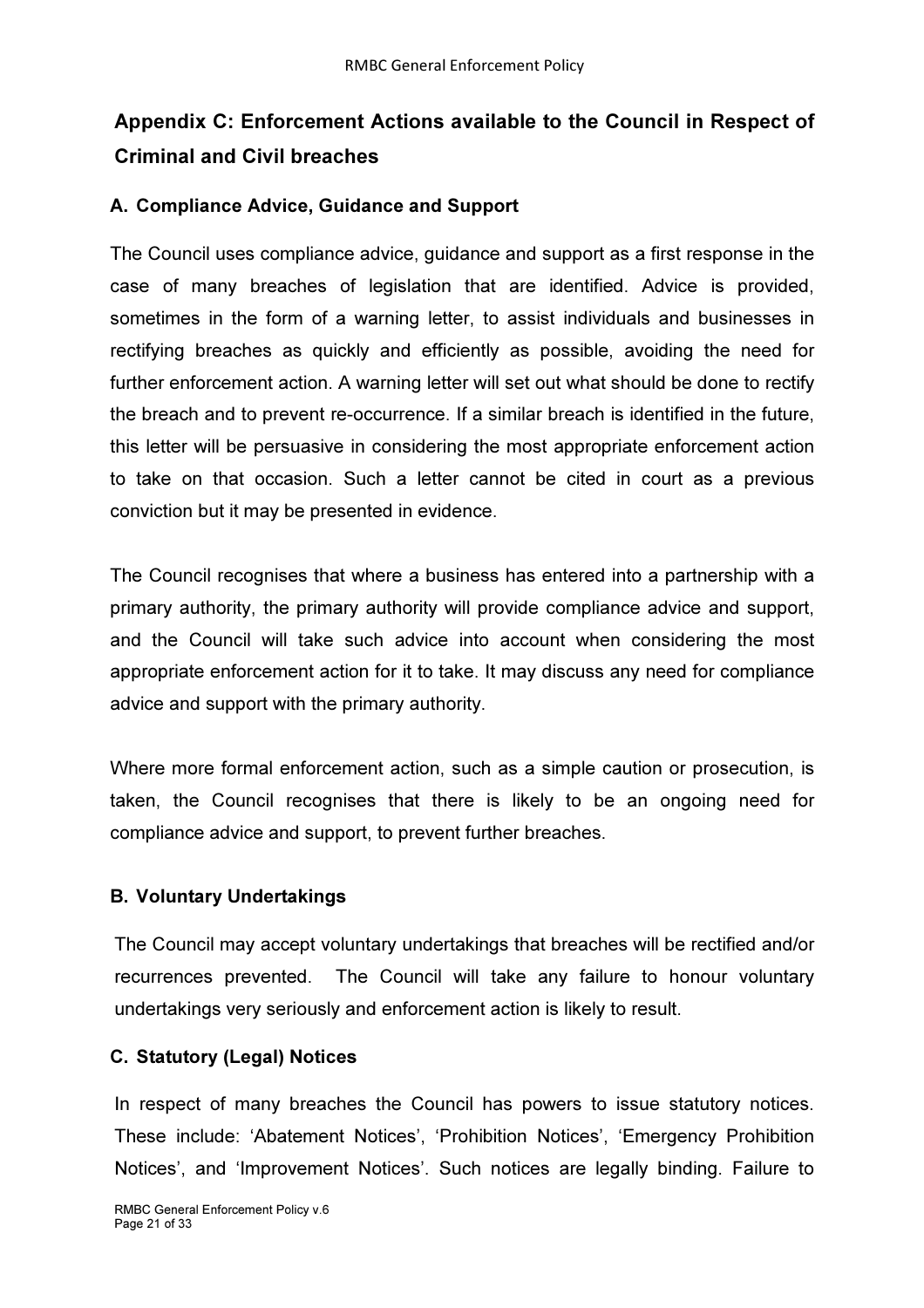comply with a statutory notice can be a criminal offence and may lead to prosecution and/ or, where appropriate, the carrying out of work in default.

A statutory notice will clearly set out actions which must be taken and the timescale within which they must be taken. It is likely to require that any breach is rectified and/or prevented from recurring. It may also prohibit specified activities until the breach has been rectified and/or safeguards have been put in place to prevent future breaches. Where a statutory notice is issued, an explanation of the appeals process will be provided to the recipient.

Some notices issued in respect of premises may be affixed to the premises and/or registered as local land charges.

## D. Financial penalties

The Council has powers to issue fixed penalty notices in respect of some breaches. A fixed penalty notice is not a criminal fine, and does not appear on an individual's criminal record. If a fixed penalty is not paid, the Council may commence criminal proceedings or take other enforcement action in respect of the breach.

If a fixed penalty is paid in respect of a breach the Council will not take any further enforcement action in respect of that breach. Payment of a fixed penalty does not provide immunity from prosecution in respect of similar or recurrent breaches.

The Council is only able to issue fixed penalty notices where it has specific powers to do so. If fixed penalty notices are available, their issue is at the Council's discretion. In some circumstances, in particular where breaches are serious or recurrent, it may be that prosecution is more appropriate than the issue of a fixed penalty notice.

## E. Injunctive Actions, Enforcement Orders etc.

RMBC General Enforcement Policy v.6 Page 22 of 33 In some circumstances the Council may seek a direction from the court (in the form of an order or an injunction) that a breach is rectified and/or prevented from recurring. The court may also direct that specified activities be suspended until the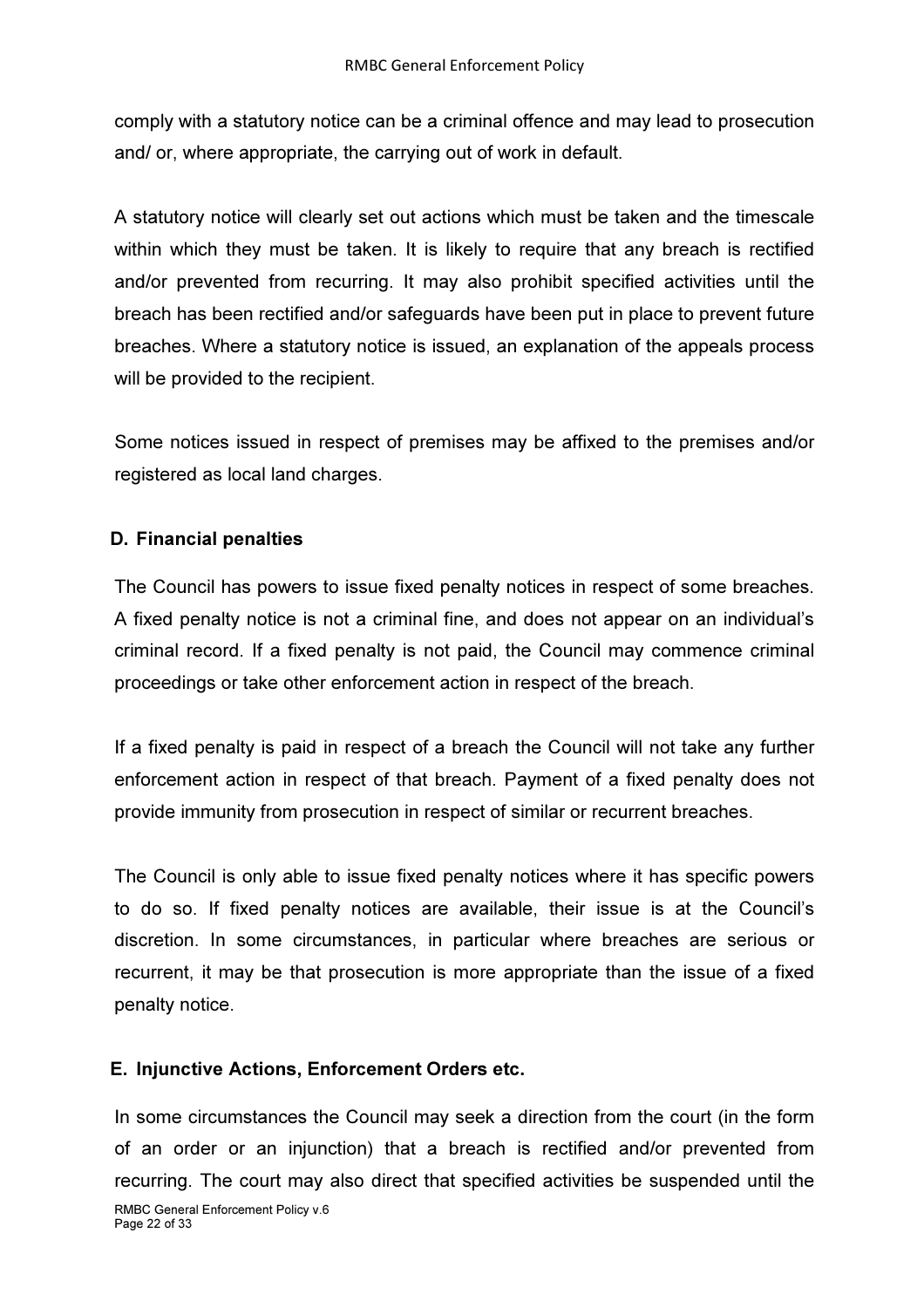breach has been rectified and/or safeguards have been put in place to prevent future breaches.

Failure to comply with a court order constitutes contempt of court, a serious offence which may lead to imprisonment.

The Council is required to seek enforcement orders after issuing some enforcement notices, providing the court with an opportunity to confirm the restrictions imposed by the notice. Otherwise, the Council will usually only seek a court order if it has serious concerns about compliance with voluntary undertakings or a notice.

## F. Simple Caution

The Council has the power to issue simple cautions (previously known as 'formal cautions') as an alternative to prosecution for some less serious criminal offences, where a person admits an offence and consents to the simple caution. Where a simple caution is offered and declined, the Council will consider prosecution.

A simple caution for a criminal offence will appear on the offender's criminal record. It is likely to influence how the Council and others deal with any similar breaches in the future, and may be cited in court if the offender is subsequently prosecuted for a similar offence. If a simple caution is issued to an individual (rather than a corporation) it may have consequences if that individual seeks certain types of employment.

Simple cautions will be used in accordance with Home Office Circular 016/2008 and other relevant guidance.

## G. Prosecution

The Council may prosecute in respect of serious or recurrent breaches, or where other enforcement actions, such as voluntary undertakings or statutory notices have failed to secure compliance. When deciding whether to prosecute, the Council has regard to the provisions of The Code for Crown Prosecutors as issued by the Director of Public Prosecutions.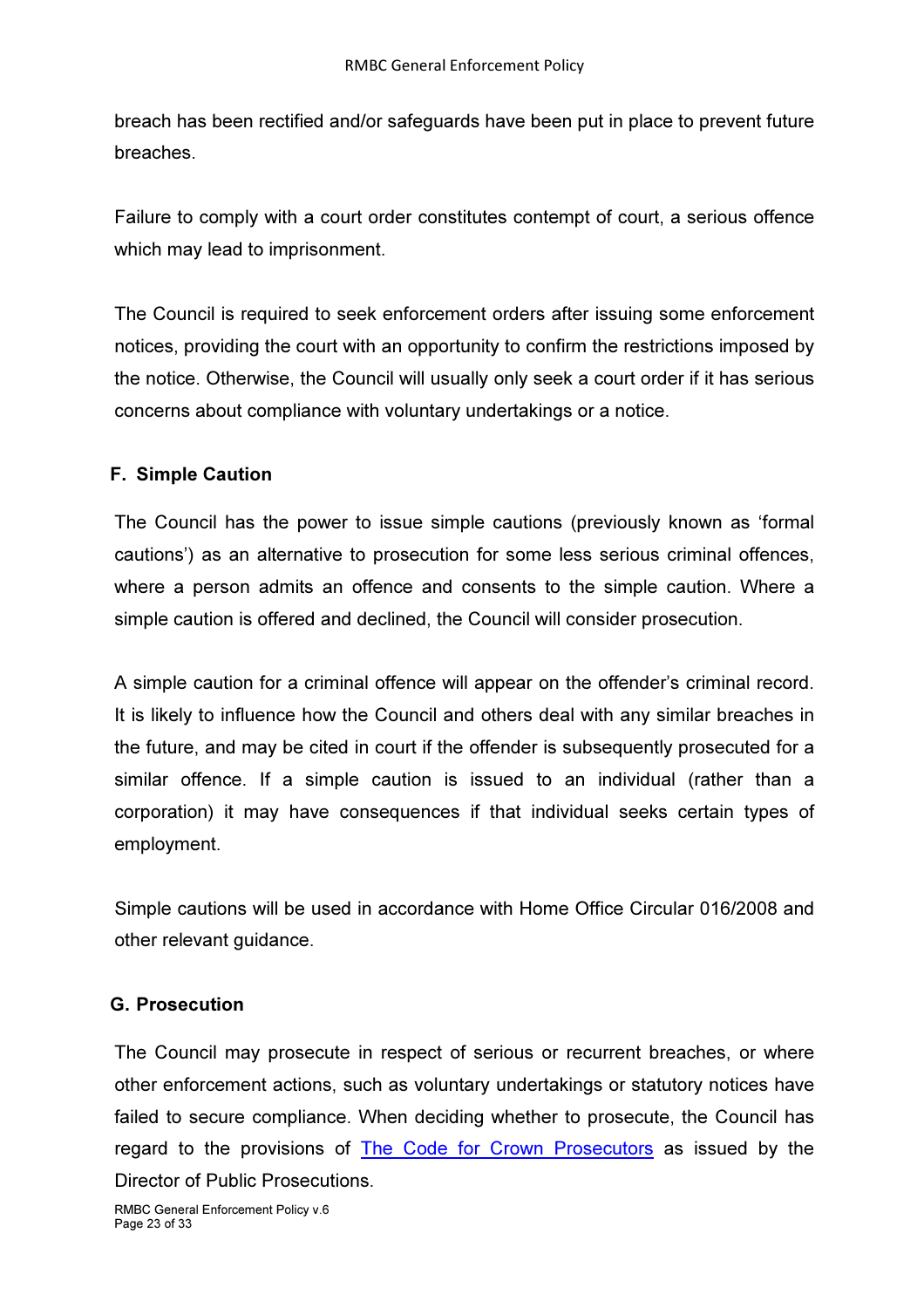Prosecution will only be considered where the Council is satisfied that it has sufficient evidence to provide a realistic prospect of conviction against the defendant(s).

Before deciding that prosecution is appropriate, the Council will consider all relevant circumstances carefully and will have regard to the following public interest criteria:

- a) Seriousness of the offence committed
- b) The level of culpability of the suspect
- c) The circumstances of, and the harm caused to the victim?
- d) Was the suspect under the age of 18 at the time of the offence?
- e) What is the impact on the community?
- f) Is prosecution a proportionate response?
- g) Do sources of information require protecting?

A successful prosecution will result in a criminal record. The court may impose a fine and in respect of particularly serious breaches a prison sentence. The court may order the forfeiture and disposal of non-compliant goods and/or the confiscation of any profits which have resulted from the breach. Prosecution may also lead, in some circumstances, to the disqualification of individuals from acting as company directors.

## H. Refusal/Suspension/Revocation of Licences

The Council issues a number of licences and permits. The Council also has a role to play in ensuring that appropriate standards are met in relation to licences issued by other agencies. Most licences include conditions which require the licence holder to take steps to ensure that, for example, a business is properly run. Breach of these conditions may lead to a review of the licence which may result in its revocation or amendment.

When considering future licence applications, the Council may take previous breaches and enforcement action into account.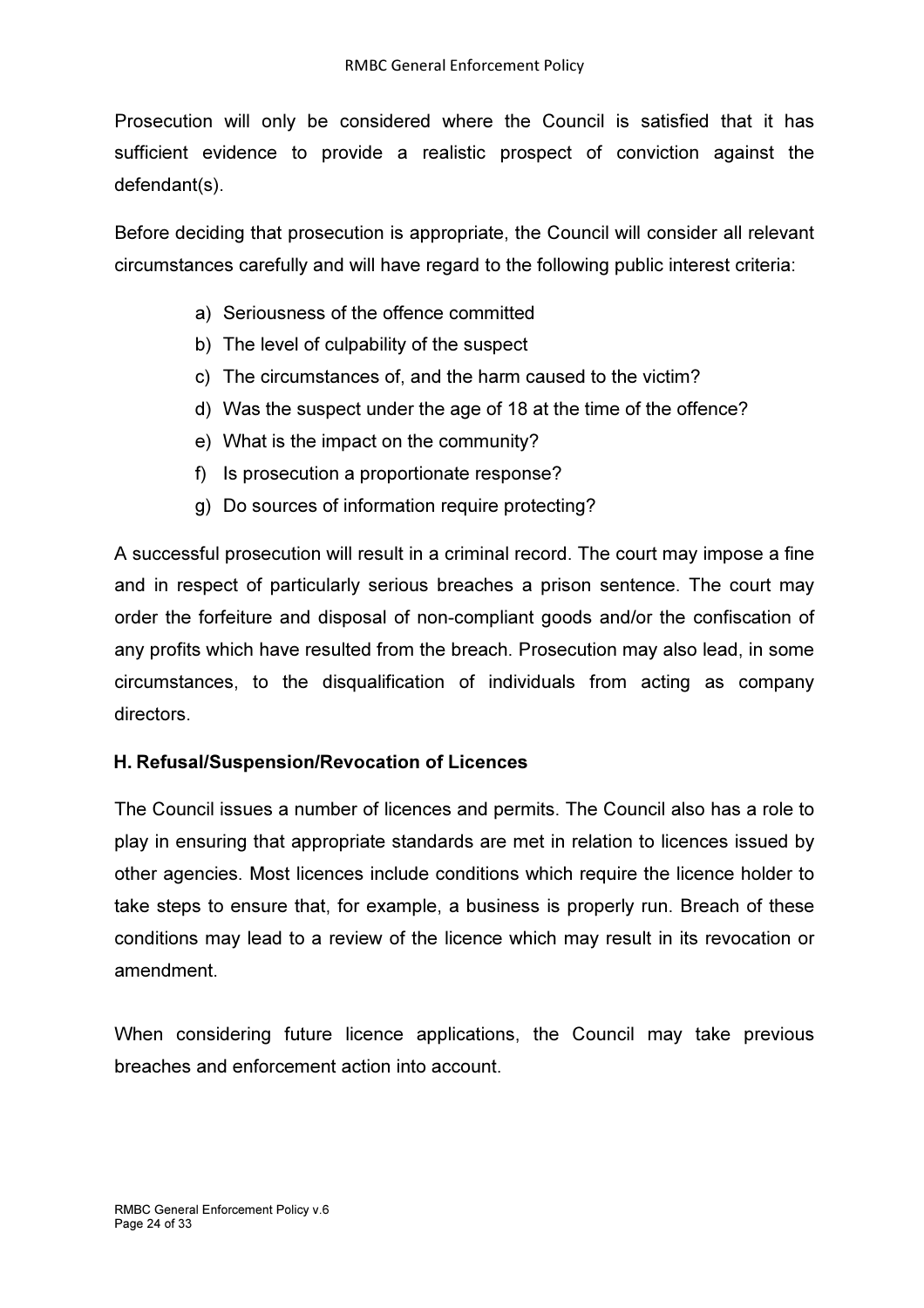## What you can expect from Rotherham Metropolitan Borough

## Council's Enforcement and Regulatory Services (Service Standards)

Contents:

- 1. Areas we regulate
- 2. How we deliver our services
- 3. Working with you

Helping you to get it right Inspections and other compliance visits Responding to non-compliance

- 4. Requests for our service
- 5. How to contact us
- 6. Our Team
- 7. Working with others
- 8. Having your say

This document explains what you can expect of regulatory and enforcement services in Rotherham. Whether you are run a business, are an employee or a member of the public, we are committed to providing you with an efficient, courteous and helpful service and this document tells you how we aim to do that and what standards we will meet.

## 1. Areas we regulate

We deliver services in a number of areas:

| <b>Environmental</b><br><b>Protection</b> | <b>Trading Standards</b> | <b>Food Safety</b>            |
|-------------------------------------------|--------------------------|-------------------------------|
| <b>Public Health</b>                      | Licensing                | <b>Private Sector Housing</b> |
| <b>Health and safety</b>                  | <b>Parking</b>           | <b>Highways</b>               |
| <b>Animal Health</b>                      | Dog Control              | <b>Green Spaces</b>           |
| <b>Waste Management</b>                   | <b>Enviro-Crime</b>      | <b>Street Cleansing</b>       |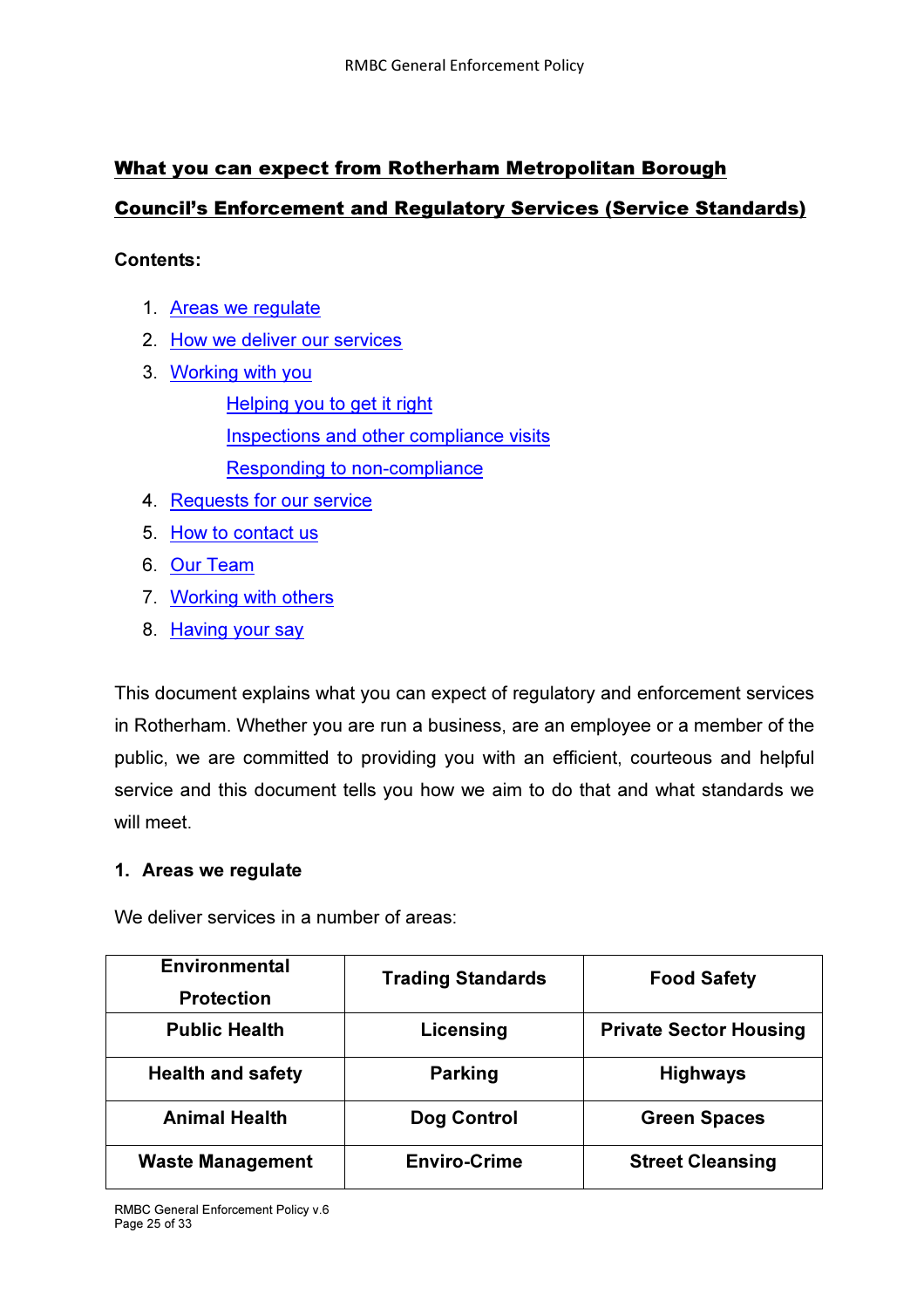## 2. How we deliver our services

We make a fundamental contribution to the maintenance and improvement of public health, quality of life and wellbeing. Our aims are to:

- Protect the public, businesses and the environment from harm
- Support the local economy to grow and prosper

We determine our activities by assessing the needs of local people and our business community, and considering the risks that require addressing. We do this through customer satisfaction surveys, feedback from customers, interaction with business and public and through using data and other information available to us and our partners. In this way we ensure our resources are targeted appropriately, in the light of these local needs and of national priorities.

Details of our current work programme are available on request either electronically or in paper copy.

We are committed to being transparent in our activities. We measure what is important and we publish a range of information about our performance data so that you can see how we are doing. This is available on request either electronically or in paper copy.

We carry out all our activities in a way that supports those we regulate to comply and grow:

- We ensure that information, guidance and advice is available to help you to meet legal requirements, (see Helping you to get it right).
- We carry out inspections and other activities to check compliance with legal requirements, and we target these checks where we believe they are most needed, (see Inspections and other compliance visits).
- We deal proportionately with breaches of the law as set out in our Enforcement Policy, including taking firm enforcement action when necessary, (see Responding to non-compliance].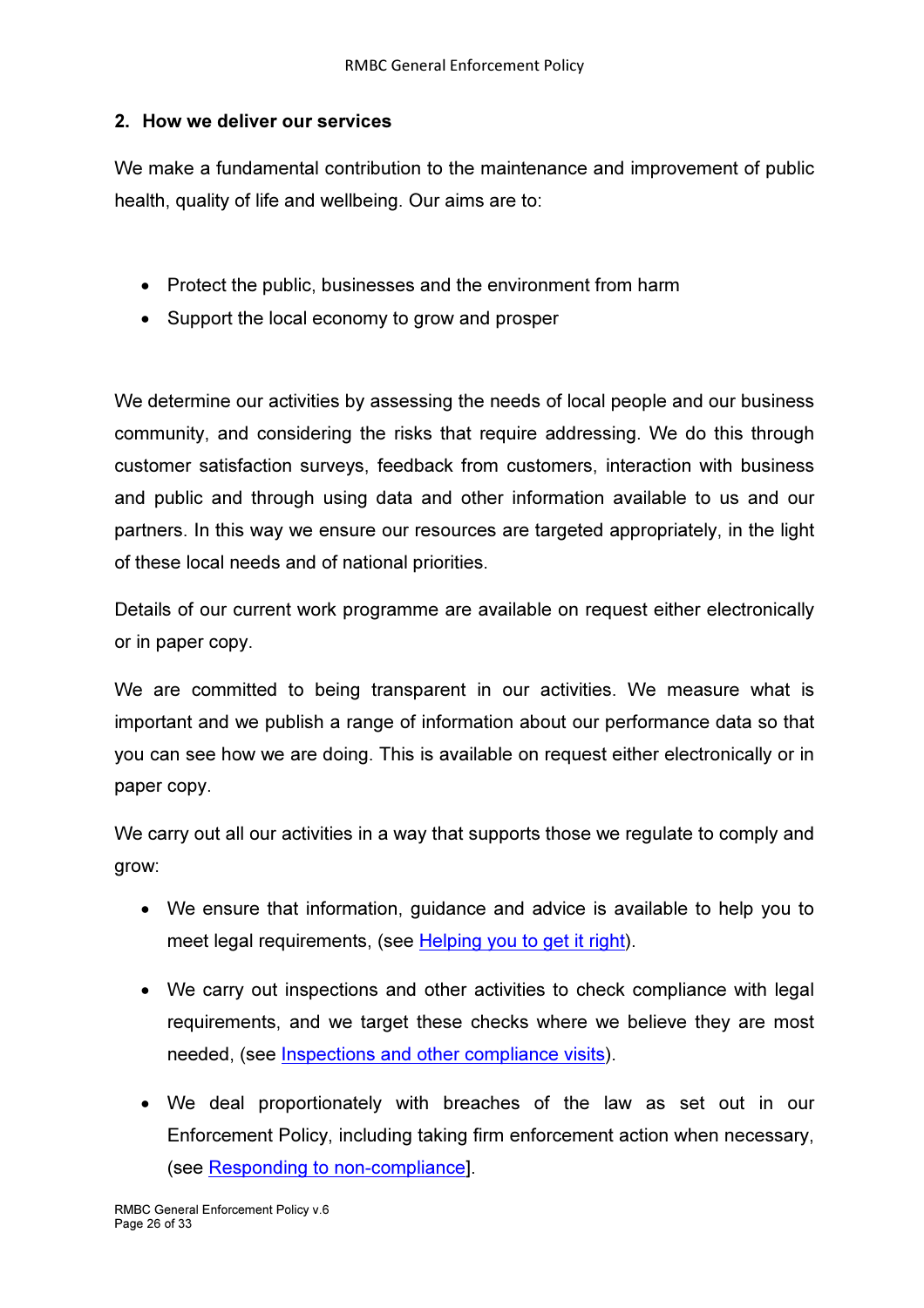• We provide a range of services to businesses, including Environmental Permitting, Food Premises Registration, Alcohol and Entertainment Licensing, Houses in Multiple Occupation Licensing, and Parking Services, (see Requests for our service).

Our services will be delivered in accordance with the requirements of the Regulators' Code.

## 3. Working with you

In all your dealings with us you can expect, and will receive, an efficient and professional service. Our officers will:

- Be courteous and polite
- Always identify themselves by name in dealings with you, and provide you with contact details. The exception to this are Civil Enforcement Officers undertaking parking enforcement, who under provisions in the Traffic Management Act Guidance for Local Authorities, should only be identified by their individual officer number.
- Seek to gain an understanding of how your business operates
- Provide details of how to discuss any concerns you may have
- Agree timescales, expectations and preferred methods of communication with you
- Ensure that you are kept informed of progress on any outstanding issues.

We recognise that your business will receive advice and inspections from other organisations, and we will do our best to work with them to ensure that you receive the best service.

## *Helping you to get it right*

We want to work with you to help your business to be compliant and successful and it is important to us that you feel able to come to us for advice when you need it. We won't take enforcement action just because you tell us that you have a problem.

We make information and guidance on meeting legal requirements available on request either electronically or in paper copy.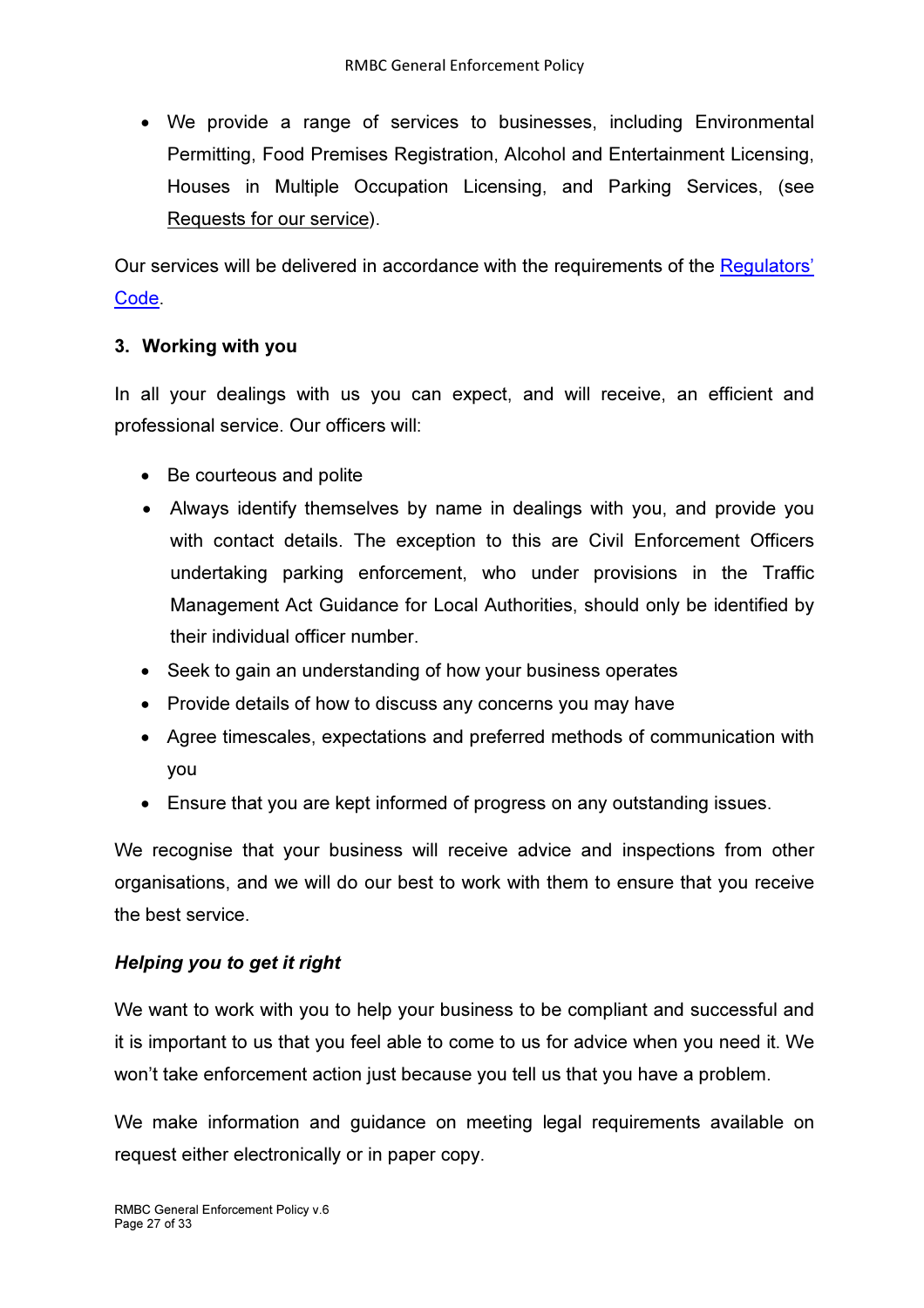Where you need advice that is tailored to your particular needs and circumstances we will:

- Discuss with you what is required to achieve compliance
- Provide advice that supports compliance and that can be relied on
- Provide clear advice that can be easily understood and implemented
- Distinguish legal requirements from suggested good practice
- Ensure that any verbal advice you receive is confirmed in writing if requested
- Acknowledge good practice and compliance
- For some services there are charges made; these charges are agreed annually by the Council and publicised

#### *Inspections and other compliance visits*

We monitor and support compliance in a number of different ways including through inspections, sampling visits, test purchases, advisory visits and complaint investigations. These visits will always be based on an assessment of risk – we won't visit without a reason.

We will give you notice that we intend to visit unless we have specific reason to believe that an unannounced visit is more appropriate.

When we visit you our officers will:

- Explain the reason and purpose of the visit
- Carry their identification card at all times, and present it on request when visiting your premises
- Exercise discretion in front of your customers and staff
- Have regard to your approach to compliance, and use this information to inform future interactions with you
- Provide information, guidance and advice to support you in meeting your statutory obligations, if required
- Provide a written record of the visit.

The Council will allocate resources to where they will be most effective by assessing the priority risks: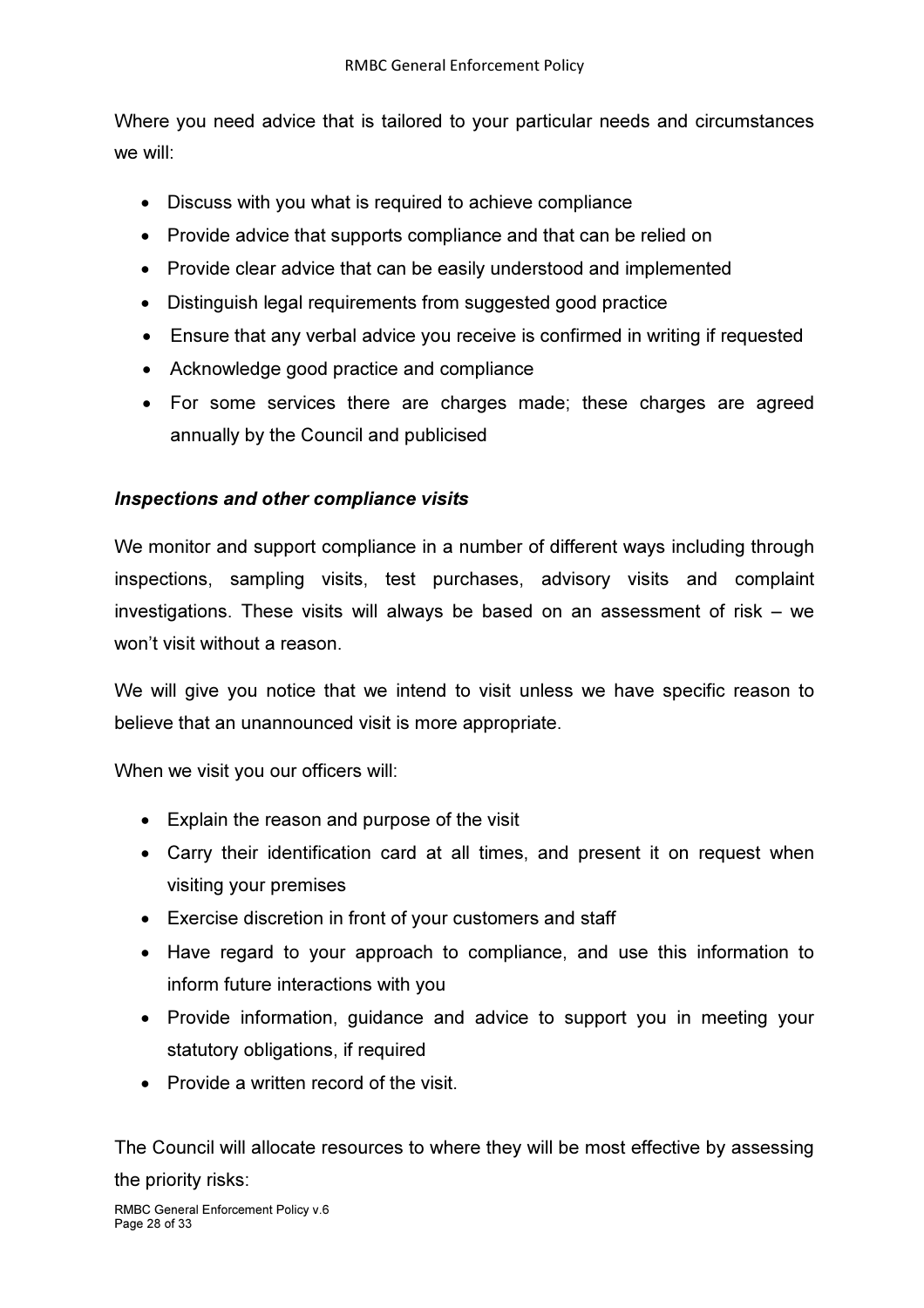- Risk will be considered at every stage when making a decision, including the most appropriate intervention, the way of working, checks on compliance, and when taking enforcement action.
- Assessment of risk will recognise previous compliance history and all available relevant data including relevant external verification.
- Where risk assessment frameworks are designed or reviewed consultation will be carried out with those affected. This approach will cover a range of regulatory activity.
- The effectiveness of regulatory activities and outcomes will be reviewed regularly and adjusted accordingly.

## *Responding to non-compliance*

Where we identify any failure to meet legal obligations, we will respond proportionately, taking account of the circumstances, in line with our Enforcement Policy.

We deal proportionately with breaches of the law as set out in our Enforcement Policy, which is available on request either electronically or in paper copy, including taking firm enforcement action when necessary

Where we require you to take action to remedy any failings we will:

- Explain the nature of the non-compliance
- Discuss what is required to achieve compliance, taking into account your circumstances
- Clearly explain any advice, actions required or decisions that we have taken
- Agree timescales that are acceptable to both you and us, in relation to any actions required
- Provide in writing details of how to appeal against any advice provided, actions required or decisions taken, including any statutory rights to appeal
- Explain what will happen next
- Keep in touch with you, where required, until the matter is resolved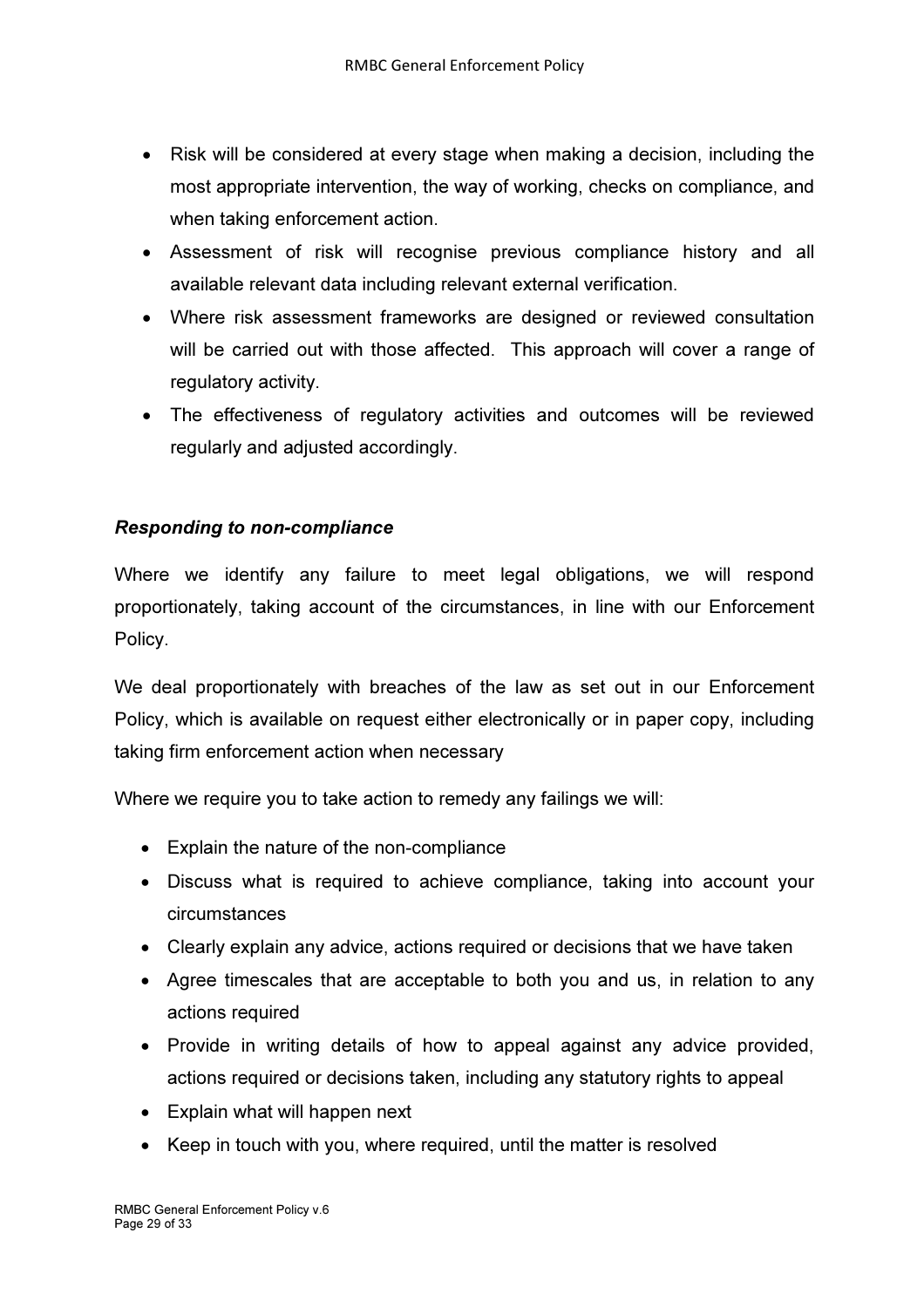#### 4. Requests for our services

We clearly explain the services that we offer, including details of any fees and charges that apply which are available on request either electronically or in paper copy.

In responding to requests for our services, including requests for advice and complaints about breaches of the law, we will:

- Respond to your request within a maximum of 10 working days (this varies within services and compliance activity
- Tell you when you can expect a substantive response
- Seek to fully understand the nature of your request
- Explain what we may or may not be able to do, so that you know what to expect
- Keep you informed of progress throughout our involvement
- Inform you of the outcome as appropriate

A detailed breakdown of our response times and expected resolution times is available on request either electronically or in paper copy. However, please be aware that our officers will exercise their judgment to determine whether a more prompt response is required.

#### How to contact us

You can contact us by:

| Telephone:            | 01709 382121                                       |  |  |
|-----------------------|----------------------------------------------------|--|--|
| Email:                | customerservices@rotherham.gov.uk                  |  |  |
| Web:                  | https://www.rotherham.gov.uk                       |  |  |
| By post or in person: | Rotherham Metropolitan Borough Council, Customer   |  |  |
|                       | Services, Riverside House, Main Street, Rotherham, |  |  |
|                       | South Yorkshire, S60 1AE                           |  |  |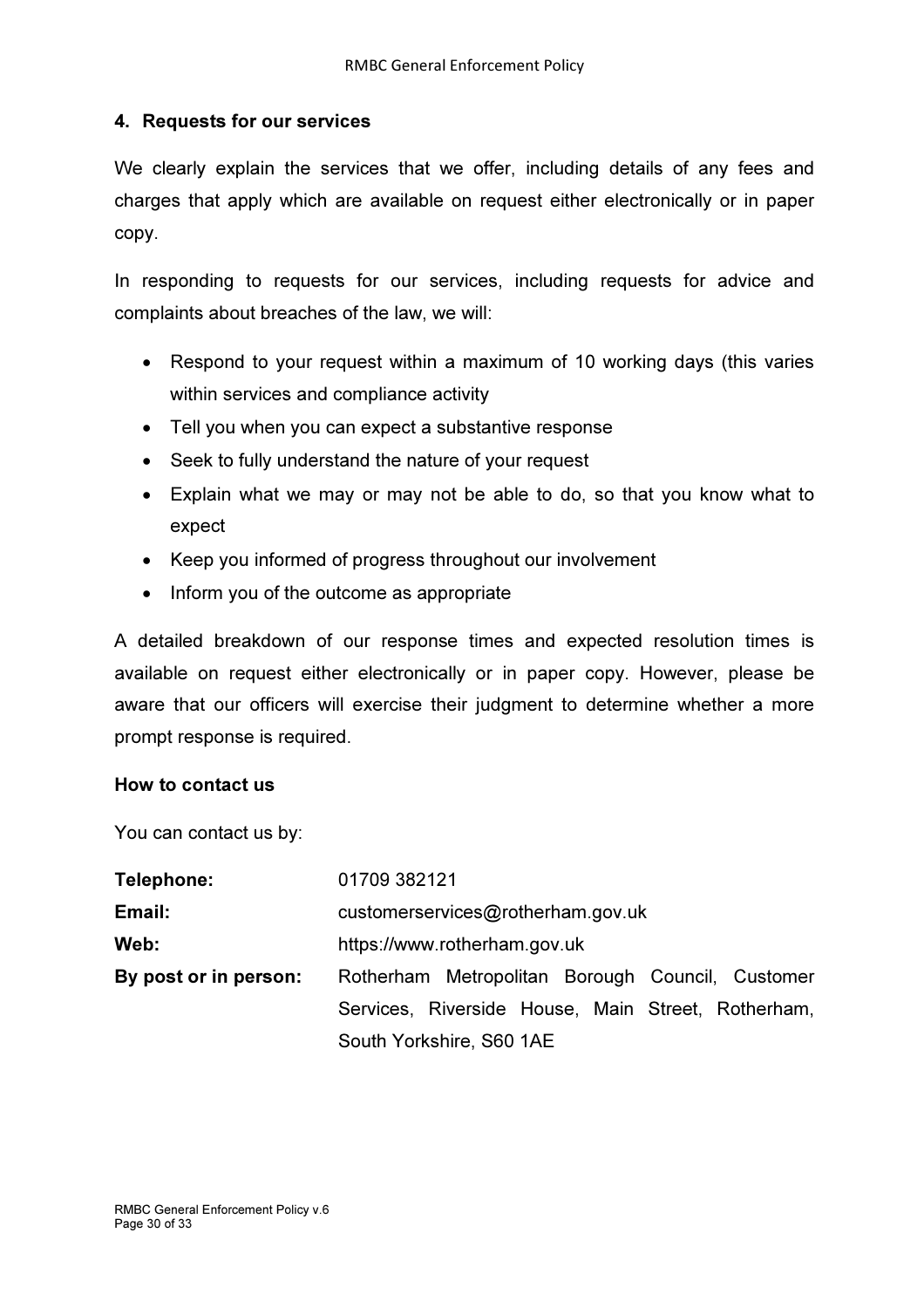## 6. Opening Times:

Normal working hours are Monday to Friday 8.30 to 5.30pm, however, in response to the working hours of businesses and from information relating to activity and any indicated concerns, we will also have officers to work at times outside the above core hours to aid compliance and enforcement of standards.

We will seek to work with you in the most appropriate way to meet your individual needs. We can make information available in different formats, and have access to translation and interpretation services.

If you contact us we will ask you for your name and contact details to enable us to keep in touch with you as the matter progresses. We treat all contact with the service in confidence unless you have given us permission to share your details with others as part of the matter we are dealing with on your behalf or there is an operational or legal reason why we need to do so. We will respond to anonymous complaints and enquiries where we judge it appropriate to do so.

Personal data will be managed in accordance with the Council's Data Protection Policy (available on request either electronically or in paper copy).

## 7. Our Teams

We have a dedicated team of officers who have the appropriate qualifications, skills and experience to deliver the services provided. We have arrangements in place to ensure the ongoing professional competency of all officers.

Where specialist knowledge is required in an area outside of our expertise we have arrangements in place, with both neighbouring authorities and other regulatory organisations, to call on additional resources as necessary.

#### 8. Working with others

We work closely with other council services such as Planning and Economic Development and our aim is to provide a streamlined service to you.

RMBC General Enforcement Policy v.6 Page 31 of 33 We are part of a much wider regulatory system within the Borough of Rotherham. We have good working relationships with other regulators such as South Yorkshire Police, South Yorkshire Fire Service, Health and Safety Executive, and the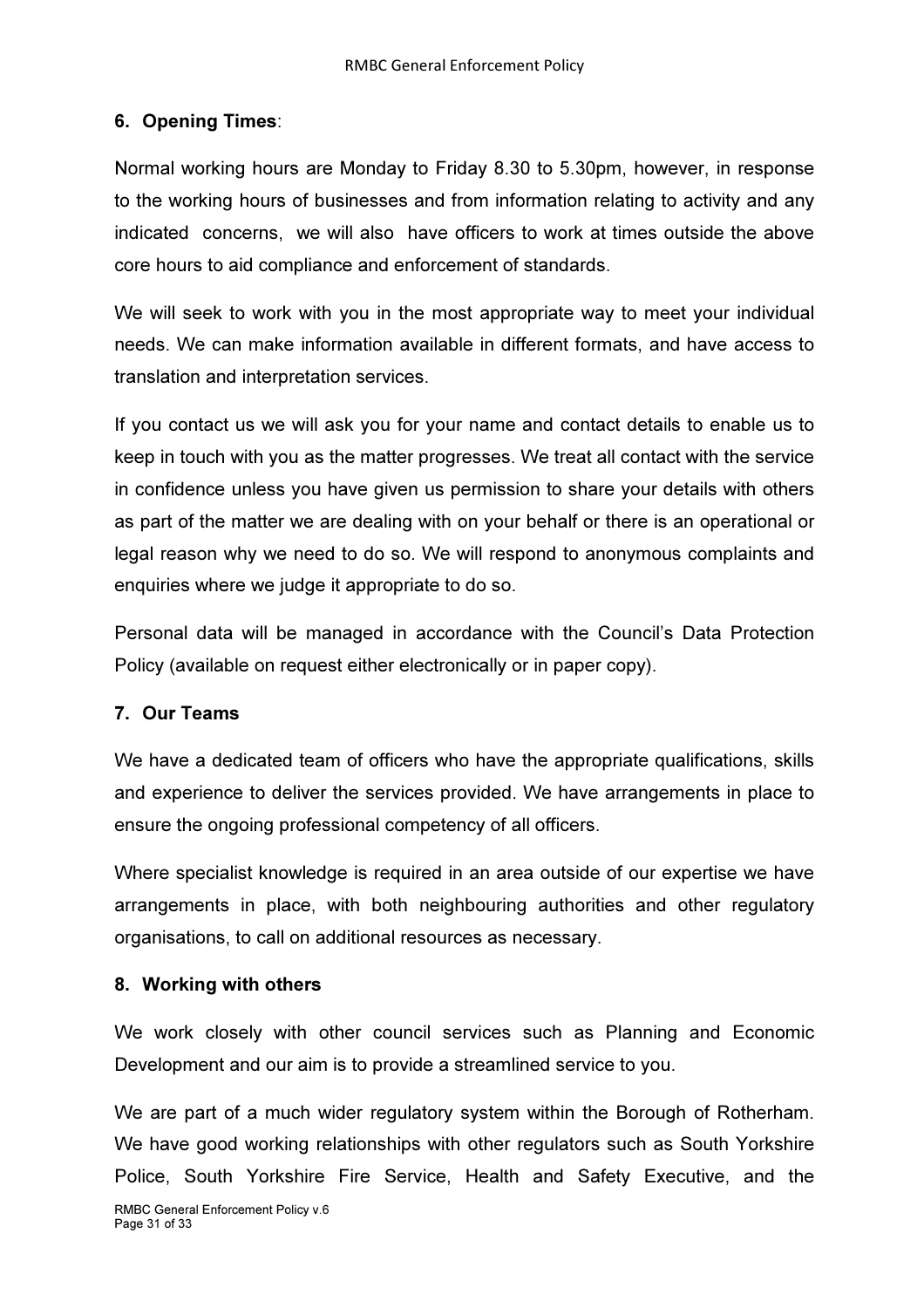Environment Agency, and this enables us to deliver a more joined up and consistent service. This includes sharing information and data on compliance and risk, where the law allows, targeting regulatory resources.

Our officers are familiar with the work of our partners and can signpost you to the advice and guidance you need. We are members of the Safer Rotherham Partnership, Yorkshire and Humberside Pollution Advisory Council (YAHPAC), Health and Safety Executive and if you have any comments or concerns regarding the way in which the local regulatory system is operating you can contact the partnership by contact the Council as above.

#### 9. Having your say

#### *Complaints and appeals*

Where we take enforcement action, there is often a statutory right to appeal. We will always tell you about this at the appropriate time.

We are always willing to discuss with you the reasons why we have acted in a particular way, or asked you to act in a particular way. You can contact the named officer that is dealing with your case, or ask to speak to the officer's line manager.

We manage complaints about our service, or about the conduct of our officers, through the Council's Corporate Complaints Policy. Details can be found at http://www.rotherham.gov.uk/info/200025/complaints/516/complain\_about\_council\_s ervices or by telephone 01709 382121

#### *Feedback*

We value input from you to help us ensure our service is meeting your needs. We would like to hear from you whether your experience of us has been good or in need of improvement. This helps us to ensure we keep doing the right things and make changes where we need to. We use customer satisfaction surveys from time to time but we would welcome your feedback at any time. You can provide feedback in the following ways:

| Telephone: | 01709 382121                      |
|------------|-----------------------------------|
| Email:     | customerservices@rotherham.gov.uk |